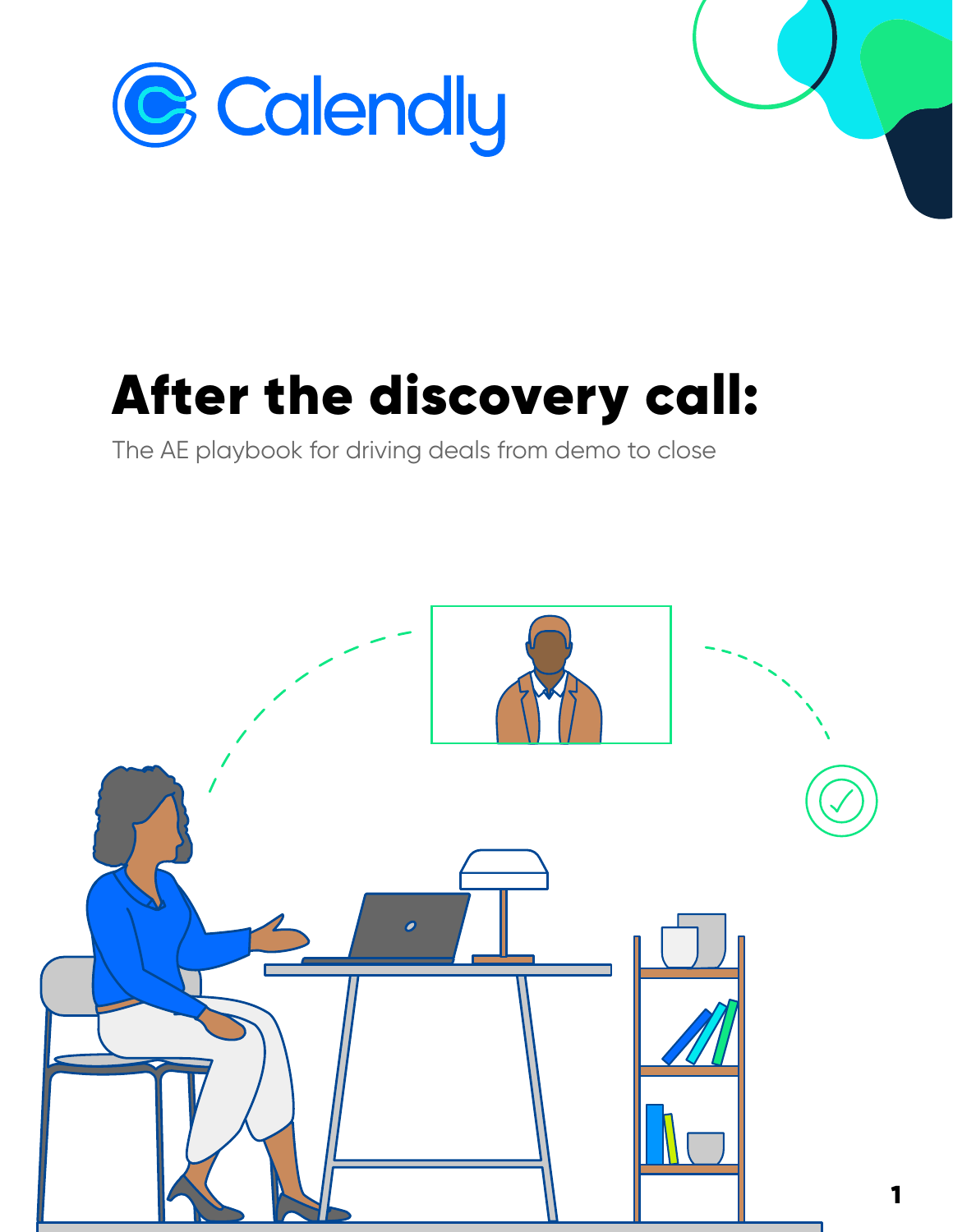# Table of contents

- 1. The salesperson-buyer [relationship has changed](#page-2-0)
- 2. [Meeting #1: Demo](#page-5-0)
	- a. [Qualification-led demo](#page-5-0)  framework
	- b. [Act 1: The contextual overview](#page-6-0)
	- c. [Act 2: The upside-down demo](#page-6-0)
	- d. [Act 3: Social proof](#page-7-0)
	- e. [Act 4: Solve exactly](#page-8-0)
	- f. [Act 5: Next steps](#page-10-0)
	- g. [Product-led demo strategy](#page-11-0)
	- h. [Premature presentation](#page-13-0)  syndrome
	- i. [Turn features into narratives](#page-14-0)
- 3. [Meeting #2: Alignment](#page-16-0)
	- a. [Persona identification](#page-17-0)
	- b. [Mutual action plan \(MAP\)](#page-19-0)
- 4. [Meeting #3: Negotiation](#page-21-0)
	- a. [A proven process for](#page-22-0)  negotiations
- b. [Step 1: Preparation and](#page-22-0)  planning
- c. [Step 2: Defining the ground](#page-23-0)  rules
- d. [Step 3: Clarification and](#page-23-0)  **justification**
- e. [Step 4: Bargaining and](#page-24-0)  problem-solving
- f. [Step 5: Action and](#page-24-0)  **implementation**
- g. [Build to your price and wrap](#page-25-0)  in benefits
- h. [Put your price up and shut up](#page-26-0)
- i. [Never discount without a trade](#page-26-0)
- j. [Pick your medium carefully](#page-27-0)
- 5. [Meeting #4: Signatures](#page-29-0)
	- a. [Arrange standing meetings](#page-29-0)
	- b. [Collaborate cross-functionally](#page-30-0)
	- c. [Listen, diagnose, prescribe](#page-30-0)

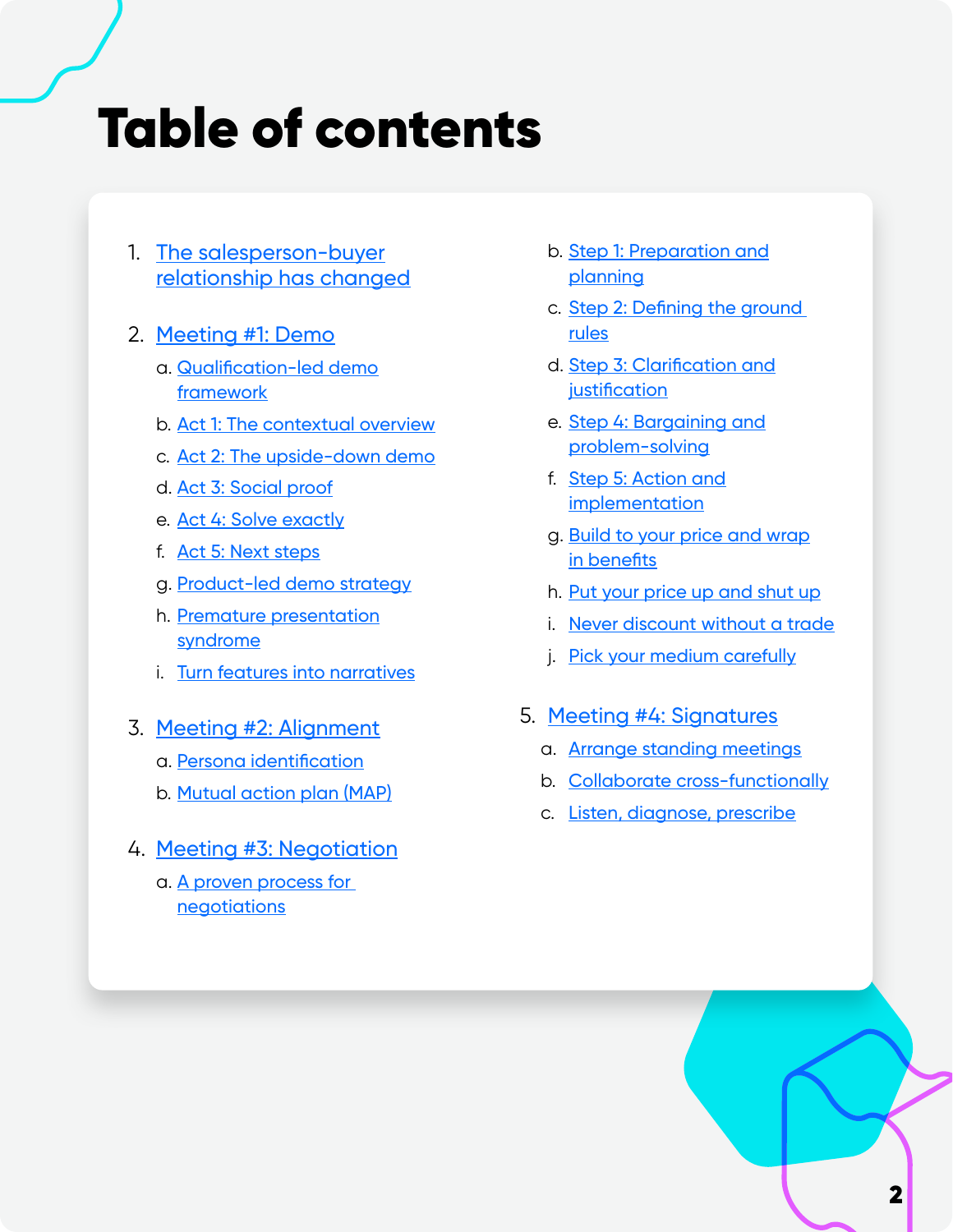# <span id="page-2-0"></span>The salesperson-buyer relationship has changed.

Reps were once the only route into a company and its services or products. They were guardians of information and answers. When a buyer wanted something, they went to their sales rep.

But as suppliers' content marketing strategies ramped up and buyers gained access to more — and higher quality — information, the dynamic shifted. When a buyer wanted to check pricing details or clarify technical documentation, they did so on their own.

[Today, buyers spend 45% of their time independently researching.](https://www.gartner.co.uk/en/sales/insights/b2b-buying-journey) What about vendors? They have to make do with a measly 17% of a buyer's time. (Note: That's all potential vendors, not just you.)

The individual buyer is long-gone, too.

Companies employ *committees*, not individual employees, to compare products and select services. These buying groups are composed of six to 10 decision-makers, each armed with independently sourced information.

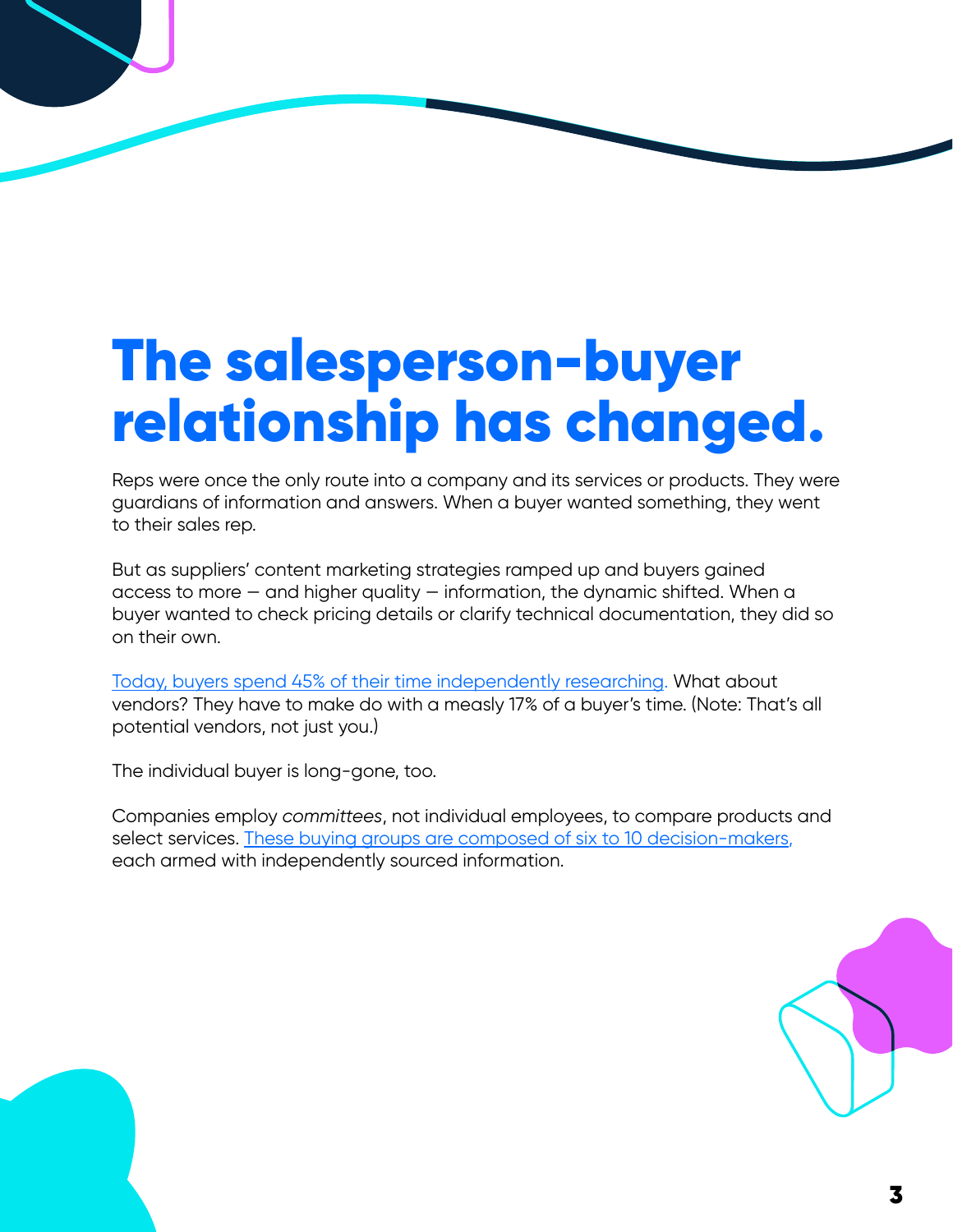



With a host of buyers at the helm, deals are growing more convoluted. Instead of progressing along a linear path (awareness, education, selection, onboarding, impact, and growth), modern buyers jump around, focusing on the stages and tasks that most interest them.

"Buying jobs don't happen sequentially but more or less simultaneously. And if we were to map out a real B2B buying journey, it would look a lot less like a step-by-step linear process and a lot more like a big bowl of spaghetti."

**Brent Adamson, Distinguished VP of Advisory at Gartner** [CSO Update: The new B2B buying journey and its implication for sales](https://www.gartner.co.uk/en/sales/insights/b2b-buying-journey)

A lot has changed: power dynamics, selling roles, information access, and more. But don't think we're advising B2B sales reps to capitulate. Far from it. Sellers and managers who rebuild their sales motion around their buyers are poised to win big: engaged stakeholders, deal acceleration, and increased revenue.

4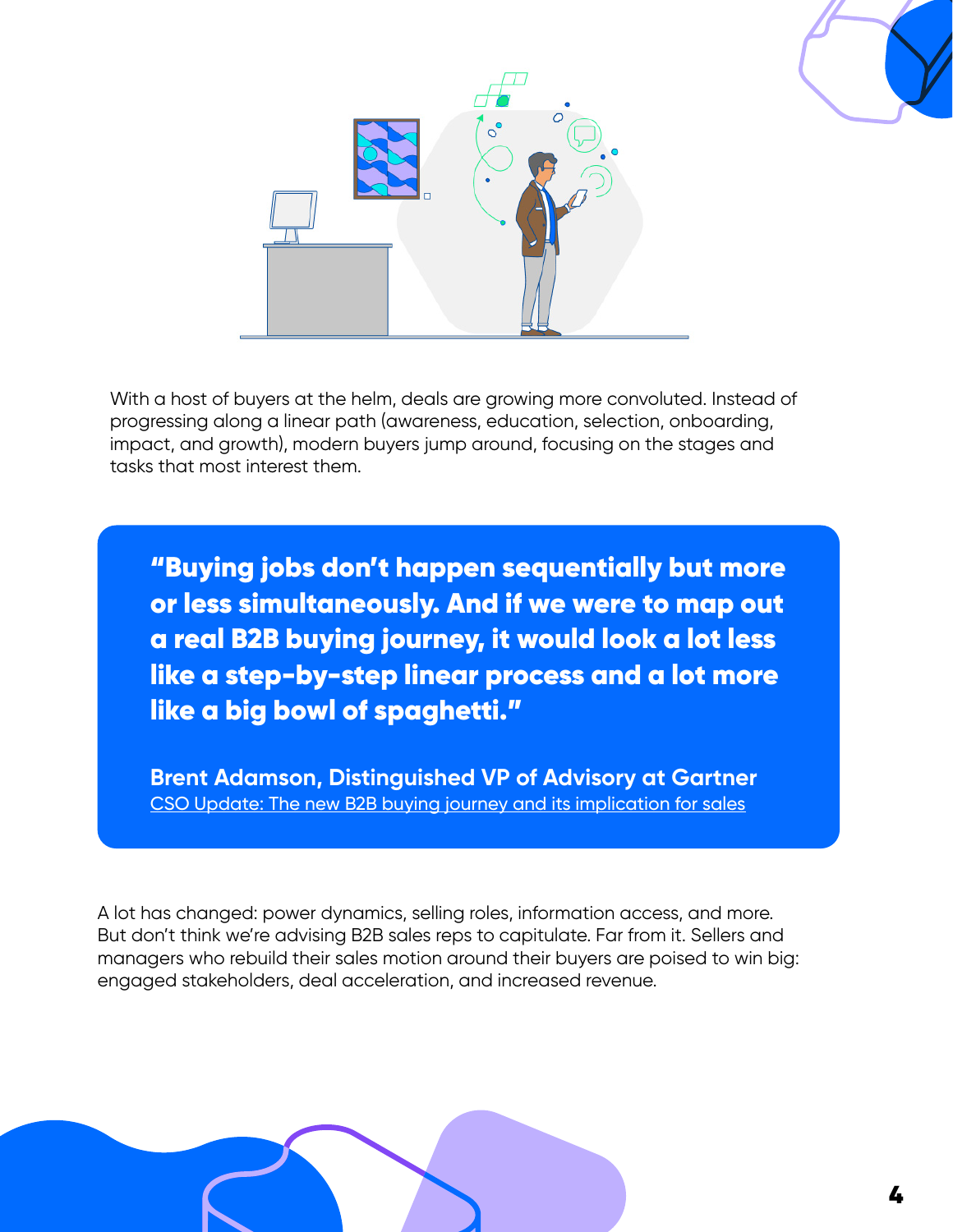## **Over the last few months, we've profiled sales leaders and practitioners at the front of this transformation.**

We've learned how they're reclaiming control over the sales process by focusing on a handful of key meetings and touchpoints.



In ["The Art of Cold Outreach,"](https://go.calendly.com/art-of-cold-outreach) we explored how high-performing Sales Development Representatives (SDRs) are getting replies, landing meetings, and generating pipeline.

In this e-book, we're moving down the sales process, revealing how the best account executives (AEs) are turning initial discovery meetings into booked revenue.

We'll reveal the strategies that render their demos irresistible and their proven tactics for achieving stakeholder alignment. We'll break down their negotiation tips and their processes for getting signatures. We'll give you all the tools necessary to not just survive this sea change of B2B buyer behavior, but to *thrive* during it.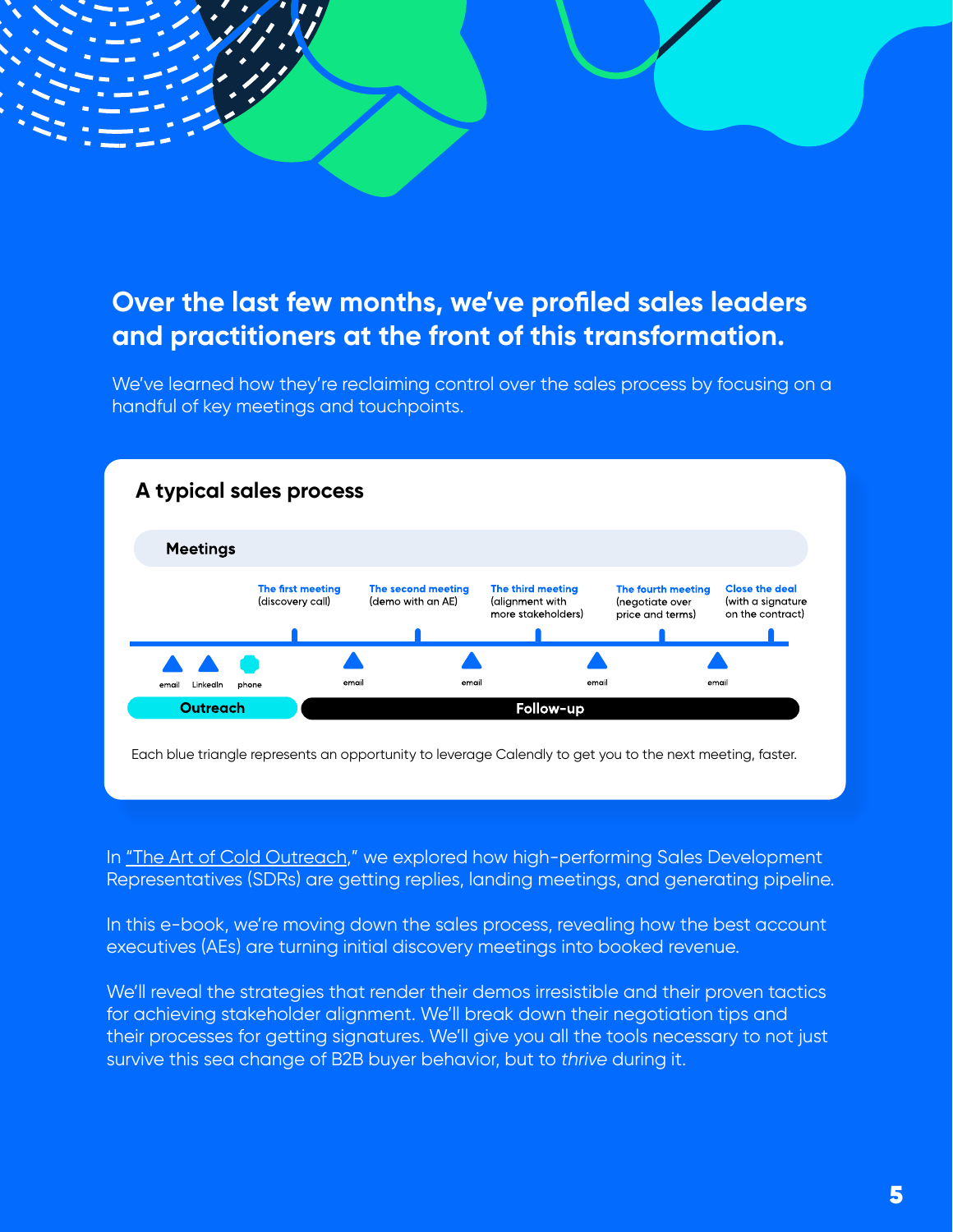# <span id="page-5-0"></span>Meeting #1: Demo

You wouldn't buy a car without taking it for a test drive. You need to feel how it handles. How's the acceleration when you pull onto the highway? What's the stereo sound like? Is the air-con an arctic blast or a feeble cough?

Just as consumers want to see a product in action, so do B2B buyers.

That's why we have demos.

They're an opportunity to build confidence, assuage doubts, and pique interest. But they're not always a home run. Much like a chainsaw, sales demos can be a useful tool in the right hands and disastrous in the wrong ones.

So how do you stay on the right side of demo delivery, keep your stakeholders hooked, and entice buyers to take your next meeting?

Let's find out.

### **Qualification-led demo framework**

Sales demos are not informal walkthroughs of a product. The best demos are tightly orchestrated and carefully crafted. They're unique to each buyer, pulling on their pain points and solving their challenges.

One of the best frameworks we've come across is Gong's **Five-Act Demo Structure**.

**[Act 1:](#page-6-0) The Contextual Overview [Act 2:](#page-6-0) The Upside-Down Demo [Act 3:](#page-7-0) Social Proof [Act 4: S](#page-8-0)olve Exactly [Act 5:](#page-10-0) Next Steps**

Here's how it works.



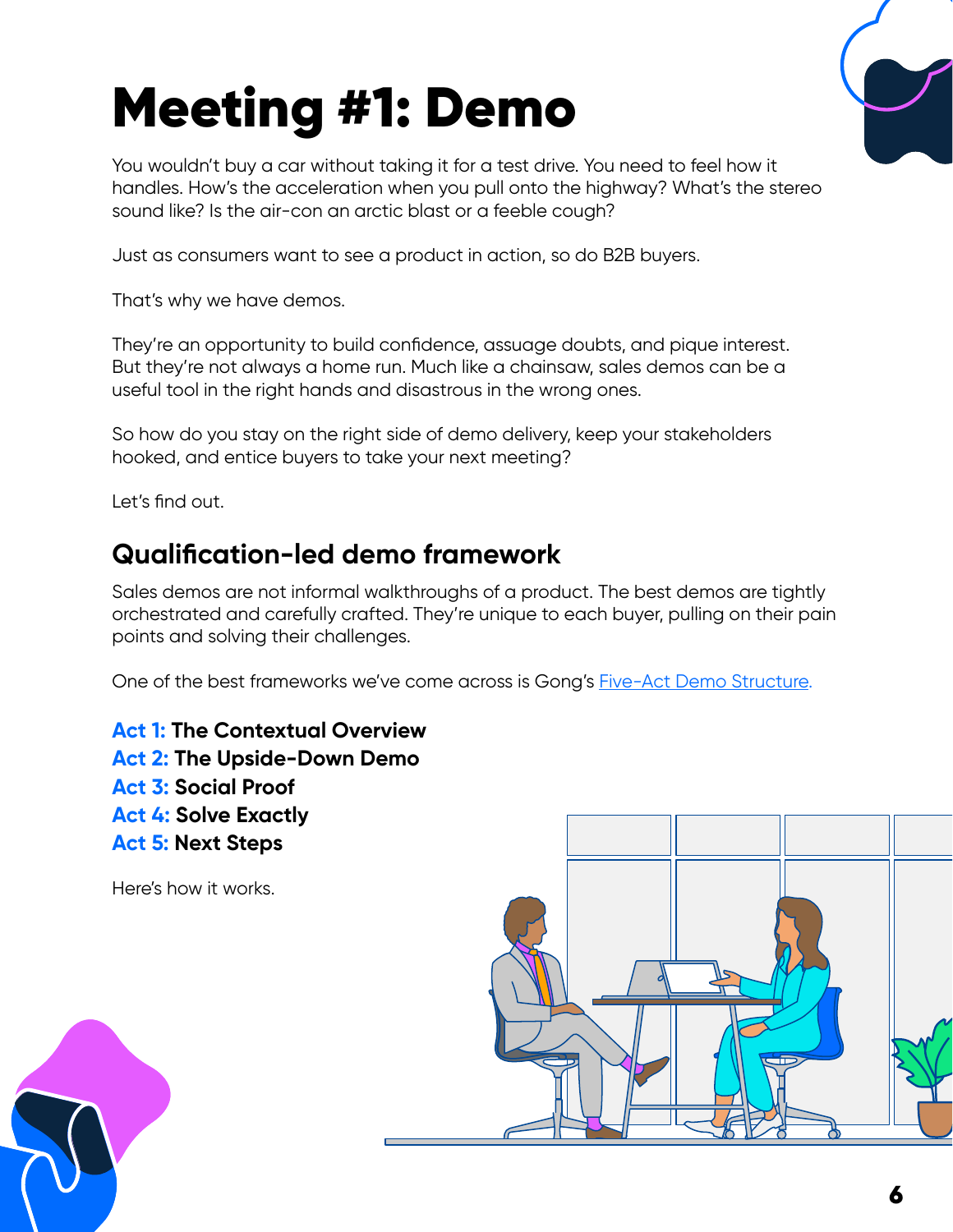## <span id="page-6-0"></span>**Act I: The Contextual Overview**

Start by recapping and reinforcing your prospect's business problems, narratives, and insights.

This opening has three advantages.

**One, you're placing the status quo at the front of your buyer's mind.** If your prospect is struggling with hiring, remind them of the hours they spend on LinkedIn, trawling for potential applicants. If their pipeline is empty, highlight their looming end of quarter. Make them feel the pain of the status quo.

**Two, you're spelling out the stakes and opportunities.** Sticking with the status quo means inefficiencies, frustrations, and losses. Moving forward means productivity gains, revenue gains, and efficiency gains.

**And three, it resonates.** You're proving you understand their position. With that understanding, your rapport, relationship, and trust are all growing.

With the foundation set, it's time to jump into the demo proper.



## **Act 2: The Upside-Down Demo**

Most demos build to a crescendo. They tease out some minor functionality and showcase peripheral use cases. Then, when everyone is bored, they dive into the juicy stuff.

This is the wrong way to do things, especially for *remote* demos. You have to grab your prospect's attention from the first minute.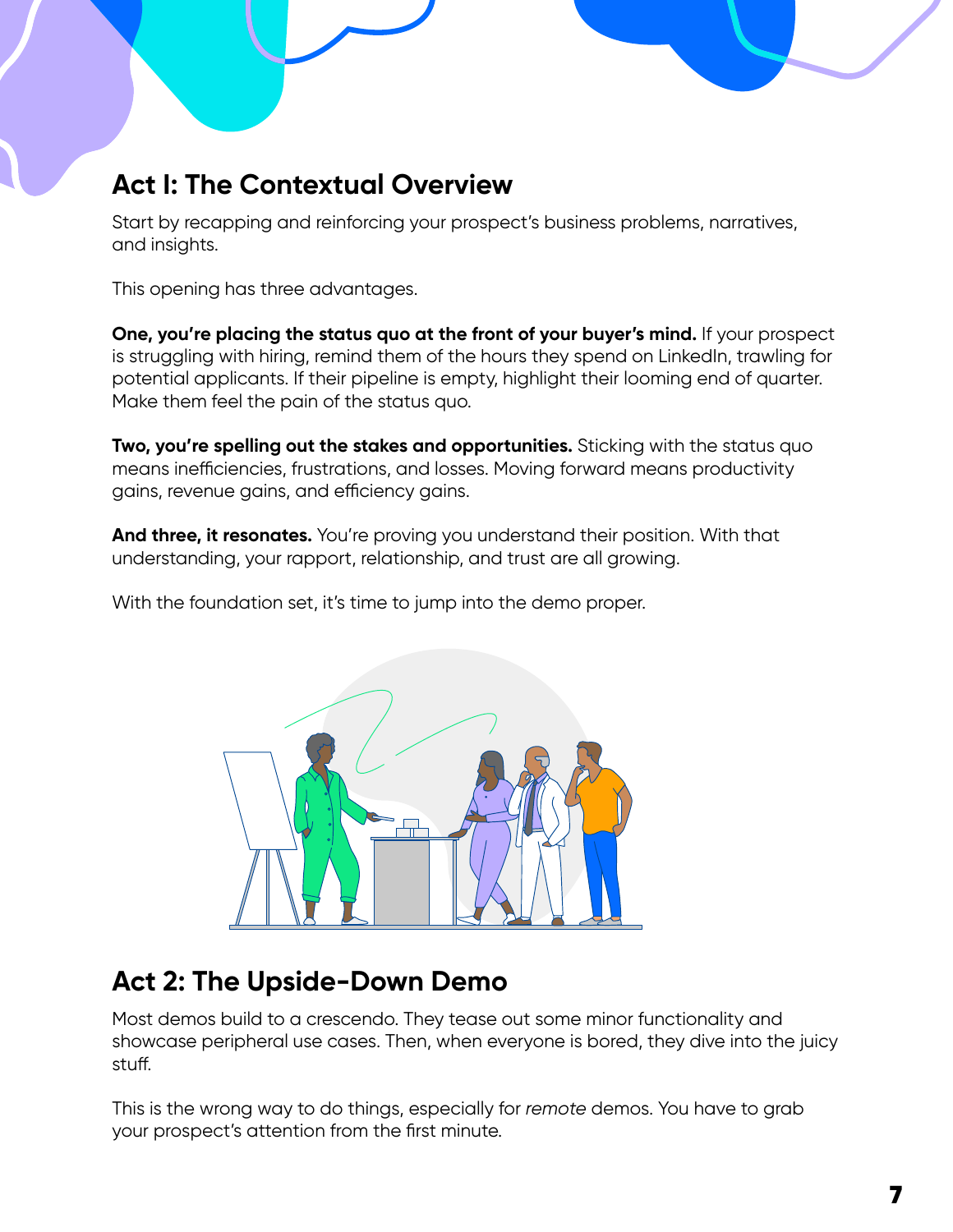#### <span id="page-7-0"></span>**Example Script**



By flipping the demo, leading with your most impactful use cases, and cutting the rest, your demo can be short. Like, *really* short.

"If you have done your job correctly, your demo can be 30 seconds," says Cameron McCormick, Sales Manager at Clearbit. "And it can be as effective as a 30-minute demo."

McCormick recommends sellers double down on the potential future state. Don't show features and functionality. Instead, show what your product could achieve for your prospect's business.

Don't bother with the stuff that *might* interest them. Deliver a crystal clear end state of the outcomes that do.

# **Act 3: Social Proof**

You're not going to like hearing this, but prospects aren't impressed by your logo slide. Sure, it's nice to know you've worked with Walmart, Amazon, and Apple, but name-dropping can potentially alienate your prospects and harm your close rate.

According to Gong[, sellers who misuse social proof tactics have a 22%](https://www.gong.io/blog/social-proof/) *lower* [close rate.](https://www.gong.io/blog/social-proof/) When deployed in early meetings, the effect is even worse. Dropping names in your first meeting with a new, qualified buyer reduces your close rates by an eye-watering 47%.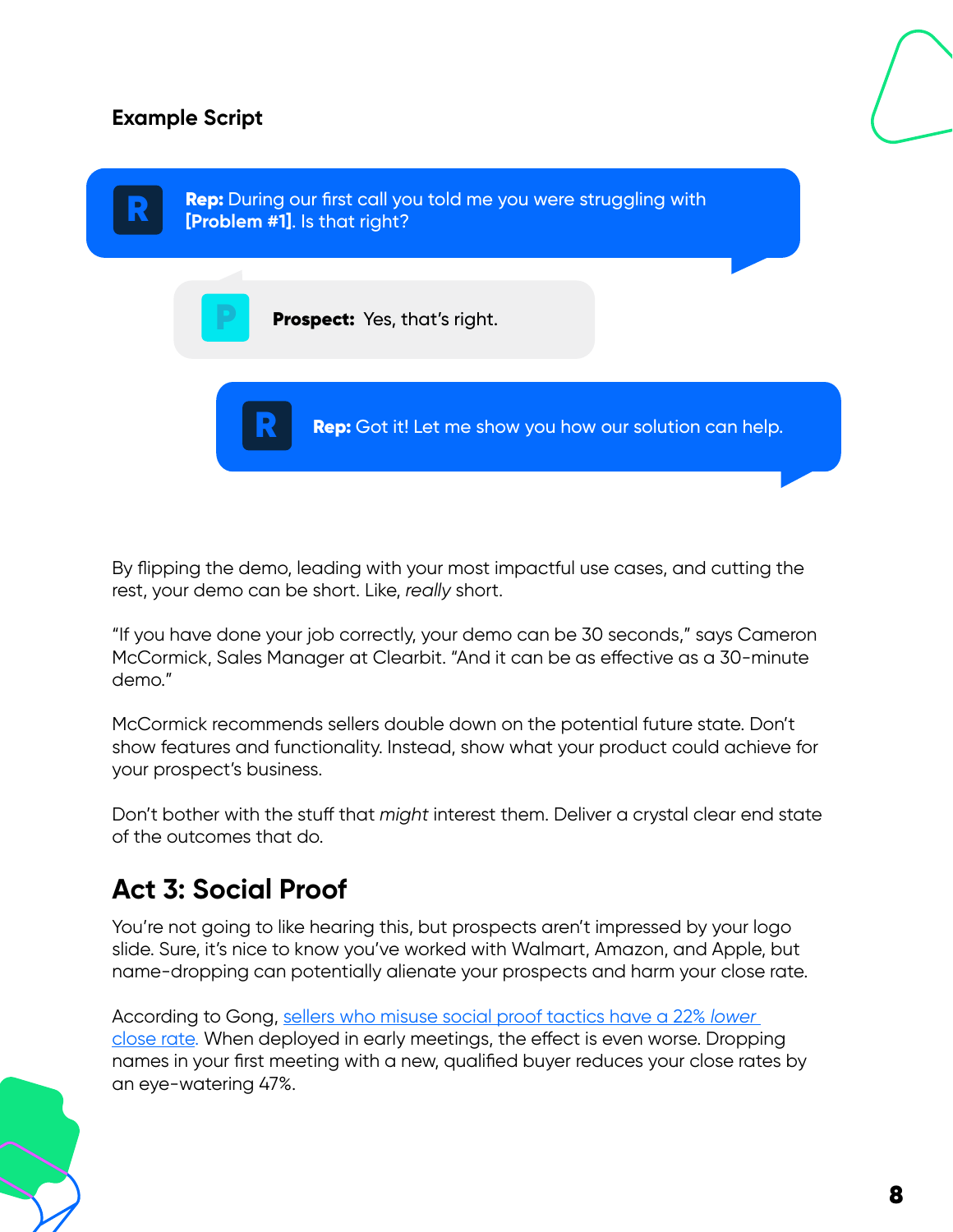<span id="page-8-0"></span>Instead, you've got to make prospects feel a kinship with your existing customers. They've got to feel like they're part of the same demographic or market. In Gong's demo framework, you do that with short before-and-after stories.

#### **Example Script**



Your goal isn't to blow buyers away with big brand names. It's to align their starting positions and provide yet more examples of potential outcomes.

# **Act 4: Solve Exactly**

The penultimate act comes back to McCormick's earlier advice: be brief, be personalized, be impactful. More is not always better. Instead of focusing on a disparate group of use cases, select the one or two that mean most to your prospect and make them the centerpiece of your call.

When you're not racing through a dozen different applications of your product, you'll suddenly have time and space to breathe. Instead of talking at your prospect, you can solicit questions and turn the demo into a conversation.

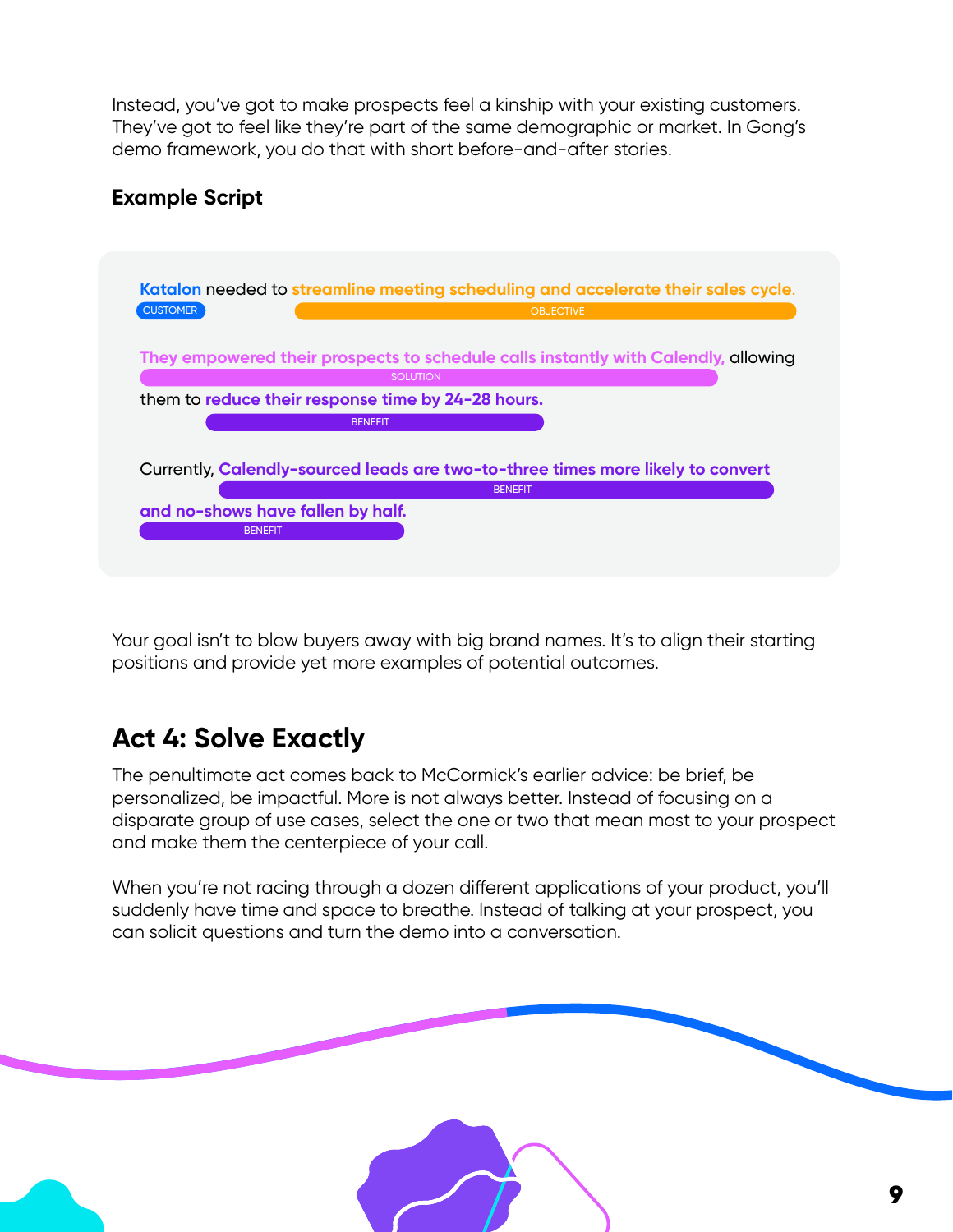

Ask simple, open-ended questions:

#### **"I'll pause here if you have any questions. What are you thinking so far?"**

Or prompt them to respond to specific features or use cases:

#### **"How do you see your team using this product? Why do you need this solution now?"**

And don't forget to bring them back to outcomes and results:

#### **"How would this solution help you overcome [current problem]? How much money would your company save by implementing our product?"**

Don't be afraid to ask follow-ups. If someone tells you about a hard deadline, dig down until you discover why.

#### **"You need to implement a solution by the end of the quarter? Why is that? Is it a budget consideration?"**

Likewise, if someone is drifting away and says they probably don't need your services, find out why.

**"Your team doesn't need this product now? Huh, why do you think that?"**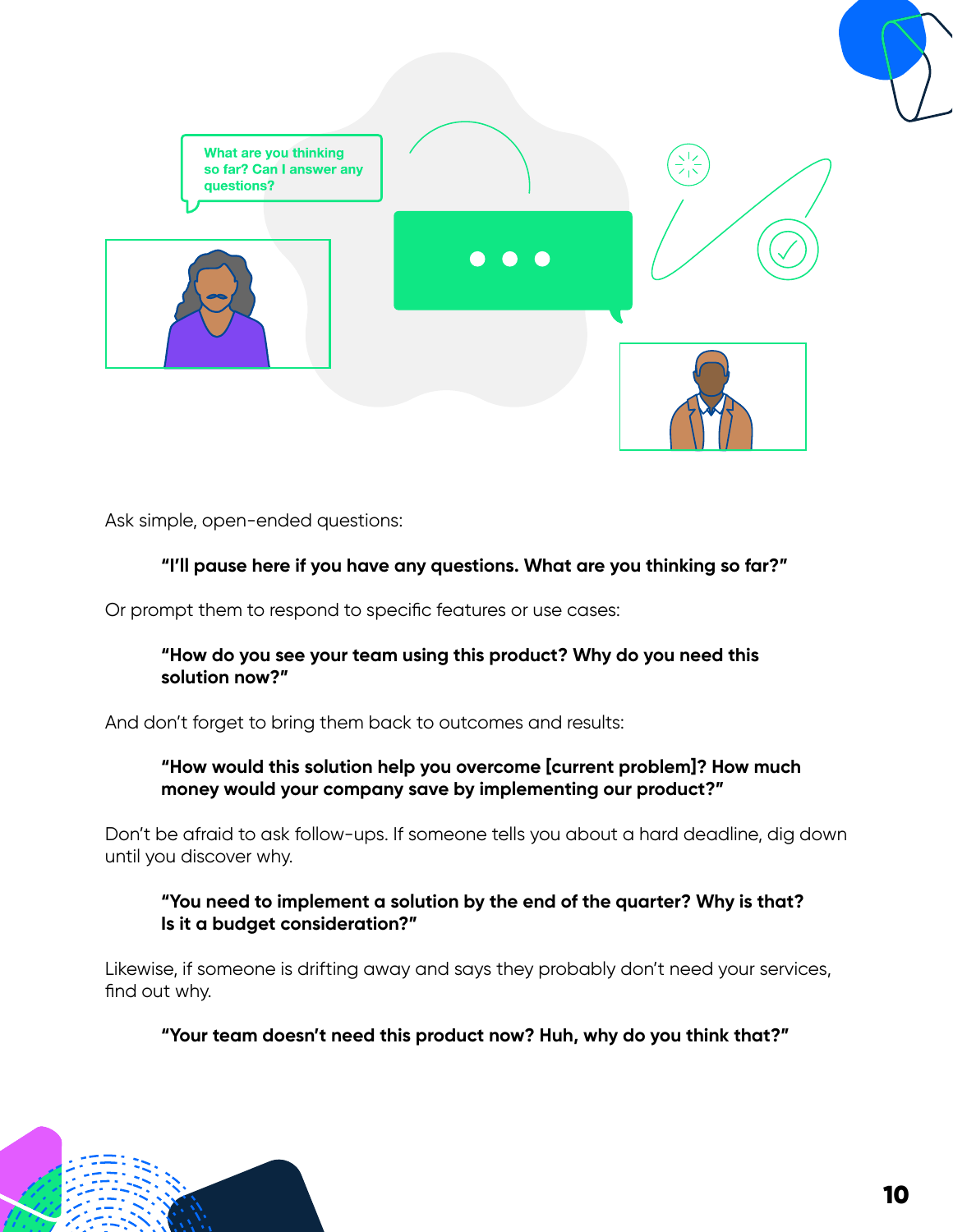

<span id="page-10-0"></span>When prospects give you a positive response, that demands a follow-up too. Say a prospect starts talking about potential savings.

#### **"You could save \$500,000 a year with our product? Amazing! Where would you invest that cash?"**

Follow-ups turn generic demos into highly personalized experiences. That's what earns trust and drives deals forward.

# **Act 5: Next Steps**

The best AEs keep their deals moving.

Want to know how they do it?

#### **Booking next steps.**

When you've wrapped your demo, don't just hang up. Suggest the next step – sending a proposal, setting up an executive alignment session, technical discovery meeting, whatever.

If your next step is another meeting, share your Calendly link and ask your buyer to book a slot that suits them.

As we elaborate on in ["Making scheduling human: The Calendly guide to etiquette,"](https://go.calendly.com/scheduling-etiquette) how you present your Calendly link matters. Work on a few phrases to soften up the ask and make it clear that it's for your buyer's benefit.

#### **"I'll drop my calendar in the chat for your convenience."**

**"If you have a calendar link, please send it my way. If not, here's mine for your convenience."**

#### **"I know you're busy. To avoid a lot of scheduling back and forth, I'll post my Calendly in the chat."**

Finally, stay on the line until you see a calendar confirmation arrive.

When your prospect gets back to their day-to-day work, it's easy to forget something as simple as booking a follow-up. If you have their undivided attention, capitalize on it. Hold out, secure your next step, and keep your deal momentum high.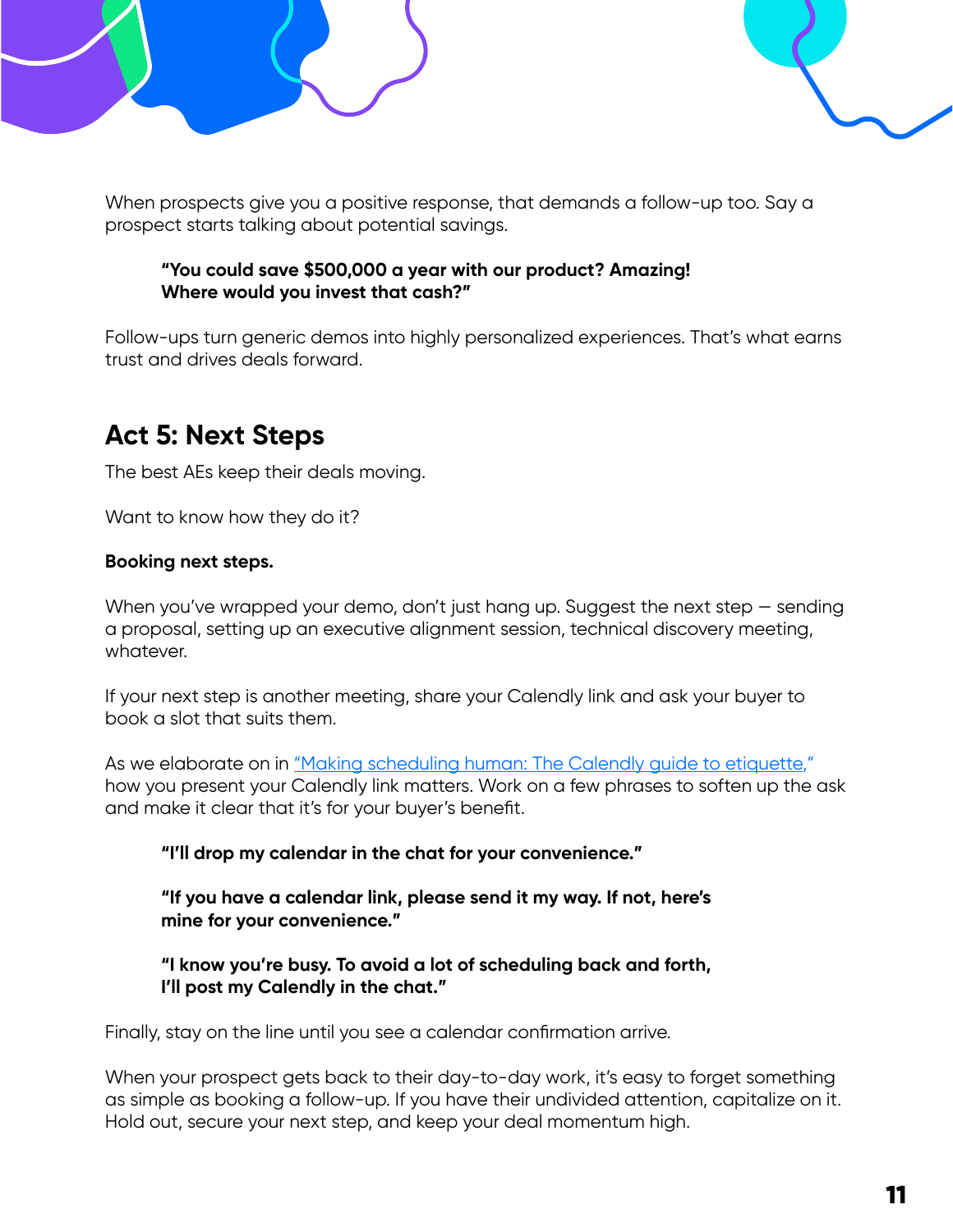

## <span id="page-11-0"></span>**Product-led demo strategy**

With the rise of self-service, self-directed buyers, and product-led growth strategies, buyer expectations of product demos are changing. They no longer expect a simple walkthrough from their sales rep. They want access. They want to experiment. They want proof of concept.

While some sellers disregard these sorts of trials as a distraction, others are embracing them as a new sales tactic.

Ranjay Matharu is one of those people.

As a founding partner at Rattle, he's been instrumental in designing the startup's sales strategy. From the company's early days, he included demos and trials in his sales motion. Specifically, he offers prospects a 45-minute demo followed by a week-long unlimited trial of Rattle's product, a Slack integration for Salesforce. He says the trial allows prospects to enjoy benefits and value that just aren't possible in the demo's instances. But the trial plays a far more important role than just letting people loose on the product.

During the week, Matharu closely monitors product usage and highlights opportunities and risks based on product engagement and utilization.

**High usage:** Users engaging above the baseline are classed as heavy users. They make great stakeholder champions. High usage among executives and economic buyers suggests buy-in at the top.

**Low usage:** Stakeholders with below-average activity are



highlighted as a risk. Triage the problem: Do they understand the value proposition? Were they onboarded correctly? Are they using a competing product? Depending on the issue, rectify the problem immediately. Offer coaching in the product, if you can. Set up additional training sessions. Assign them a buddy.

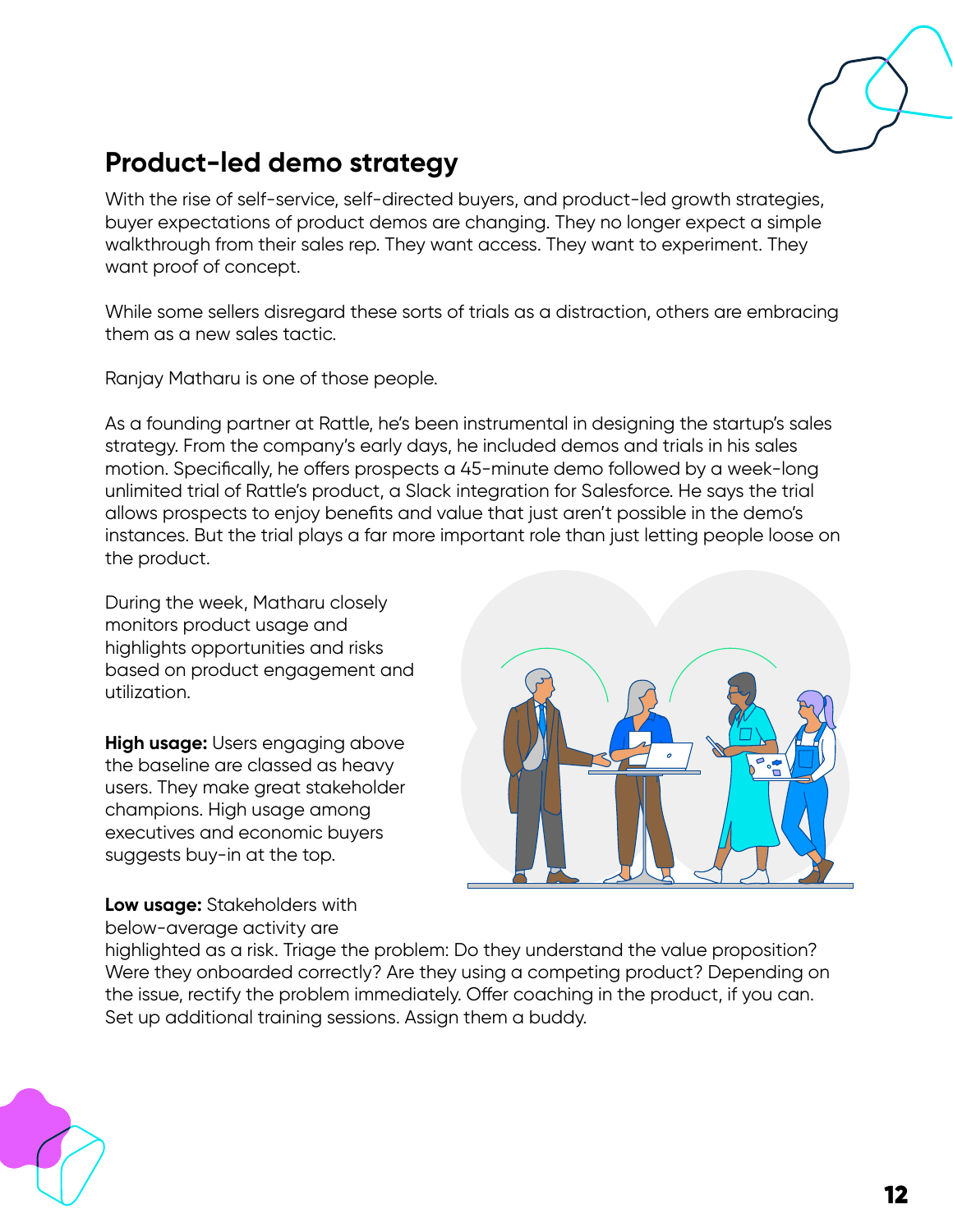Extended demos and trials aren't just helpful for strengthening existing relationships, though. As usage spreads throughout an account, sellers like Matharu watch for new names appearing. Each new user is an opportunity to add another thread to the deal.

"We look at who's trailing and testing the product. Those people become contacts. We set up shared Slack channels with them. We'll ping them and offer help and support."



**Ranjay Matharu, founding partner at Rattle**

Admittedly, this strategy isn't universally applicable. Products with long or disruptive implementation phases are likely unsuitable. Another no-go are companies with copyable IP, such as data providers, where trials amount to permanently giving your product away for free.

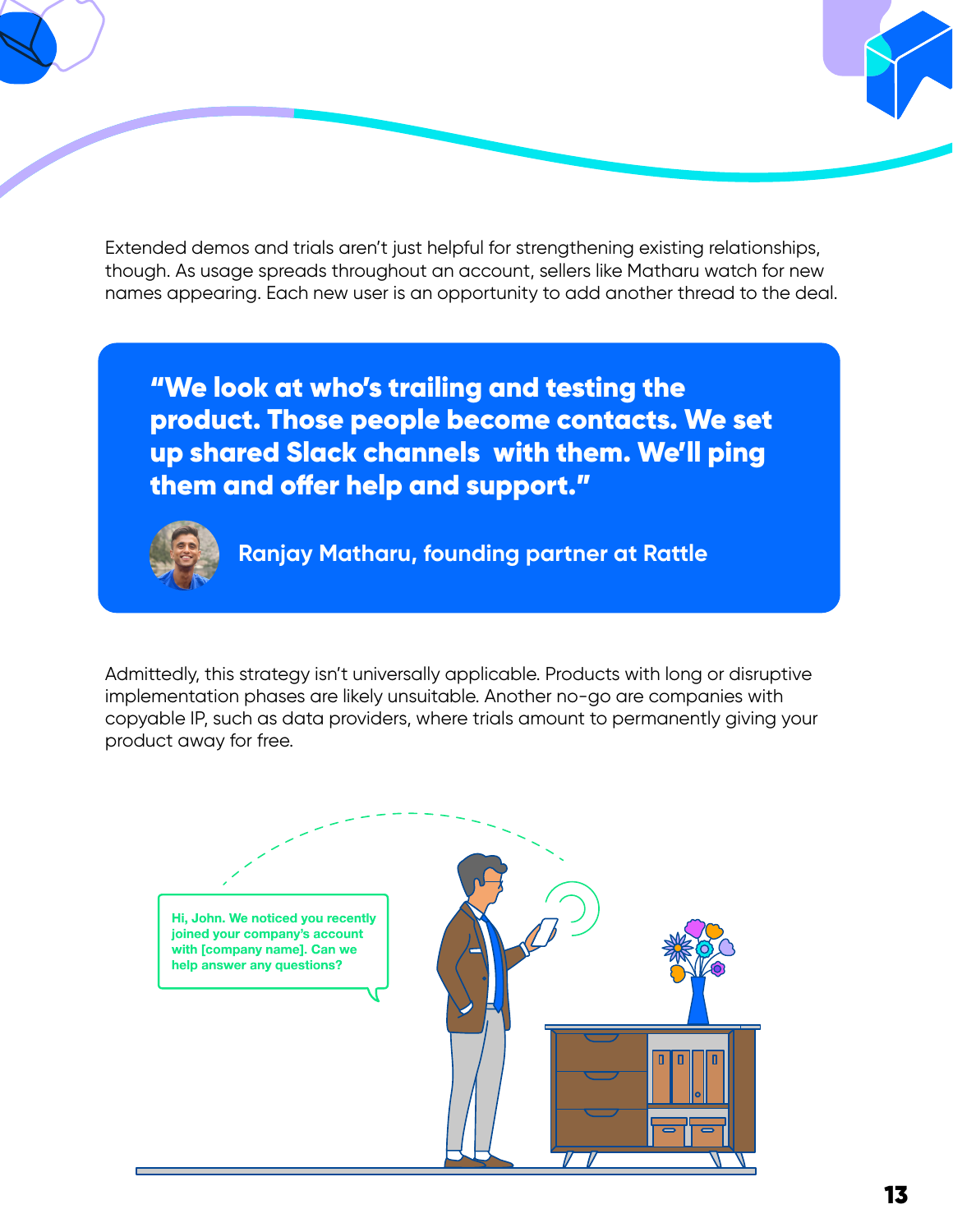<span id="page-13-0"></span>

### **Premature Presentation Syndrome**

"If you're just aimlessly walking through features of your product and hoping that they resonate, you're done."

That's Cameron McCormick again. If he has one pet peeve with sales demos, it's reps launching into walkthroughs without any prior qualification. He calls it Premature Presentation Syndrome. It comes from a place of insecurity or inexperience.

New AEs often feel uncomfortable in less structured conversations. They don't know how to dig down into a buyer's underlying pain points or explore strategic consequences. So they jump to what they do know: their product.

"If you're jumping into a demo after asking three questions, you've reduced your chances of winning this deal by at least half. If you're still gonna win that deal, you've extended your sales cycle and probably lowered your sale price."



**Cameron McCormick, Clearbit**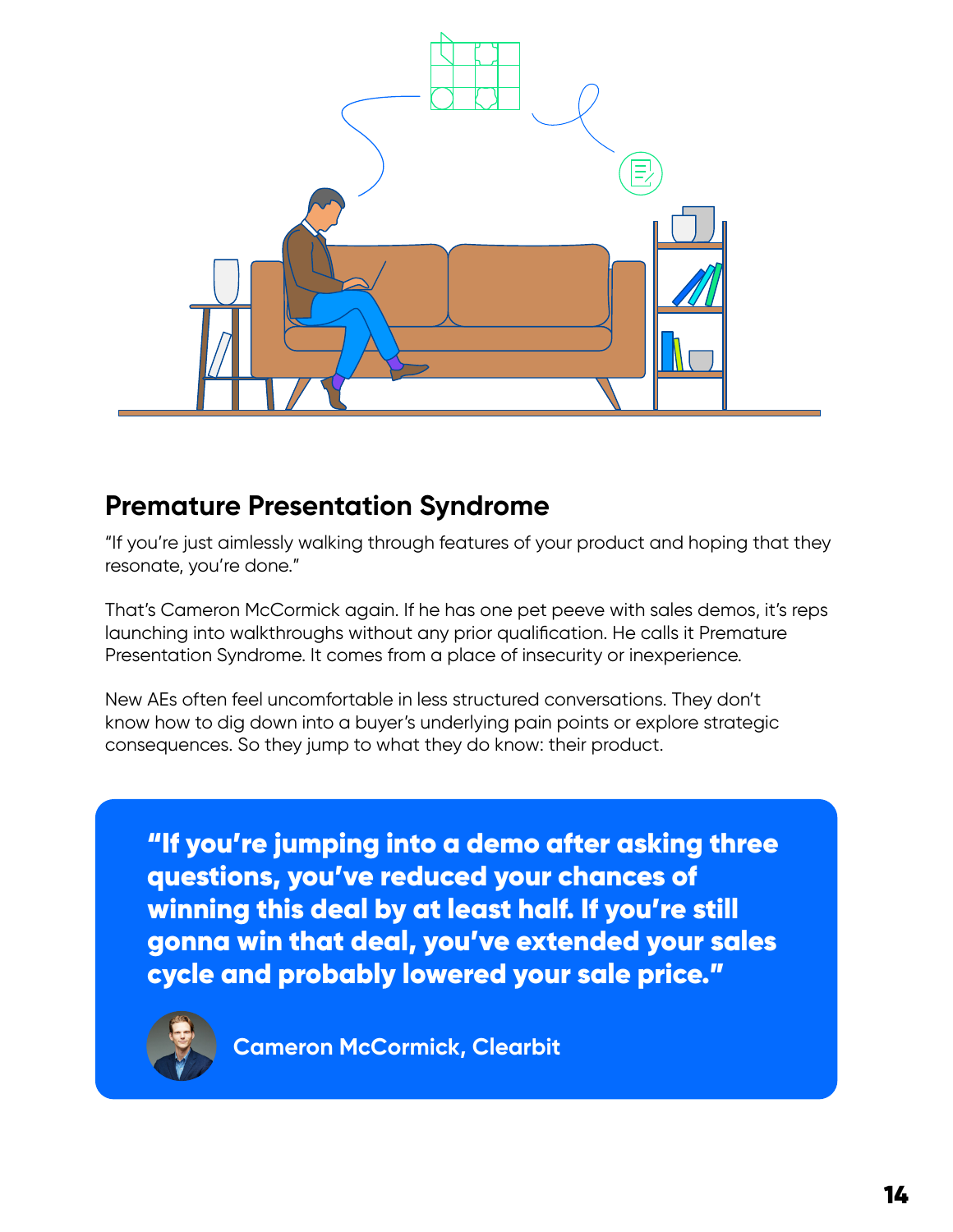<span id="page-14-0"></span>So when should AEs segue into a demo or push for a dedicated demo meeting? That's simple: When you know *why* a prospect agreed to meet.

That insight always comes from good discovery. Identifying the foundational challenge or need is present in every common qualification framework. Take a look at these four leading qualification frameworks:

**BANT:** Budget, Authority, *Need***,** Timeline

**CHAMP:** *Challenges***,** Authority, Money, Prioritization

**FAINT:** Funds, Authority, *Interest, Need,* Timing

**MEDDIC:** *Metrics,* Economic Buyer, Decision Criteria, Decision Process, *Identify Pain,* Champion

"If you do the right kind of discovery, you can uncover the reason that a prospect agreed to meet with you," says McCormick. "It's usually very specific and tied to a high-level of business priority."

He recalls a recent deal for Clearbit Advertising. His buyer had just raised a Series C round of funding and their board set an aggressive revenue target. They had backed into an MQL quota to hit that target and it was 250% of what they achieved last quarter.

That's why they were there.

That's why they were meeting with McCormick's team.

They wanted to learn how Clearbit Advertising could help increase their MQL generation by 250%.

Only when he knew that could McCormick advance to a demo.

### **Turn features into narratives**

People don't buy features. They buy outcomes.

Think about a sales engagement platform. It probably has lots of features like campaign automation, deal forecasting, performance analytics, and so on. A mediocre sales demo will walk through each feature, explaining how it works. But no one is buying an expensive hiring tool because of its feature list.

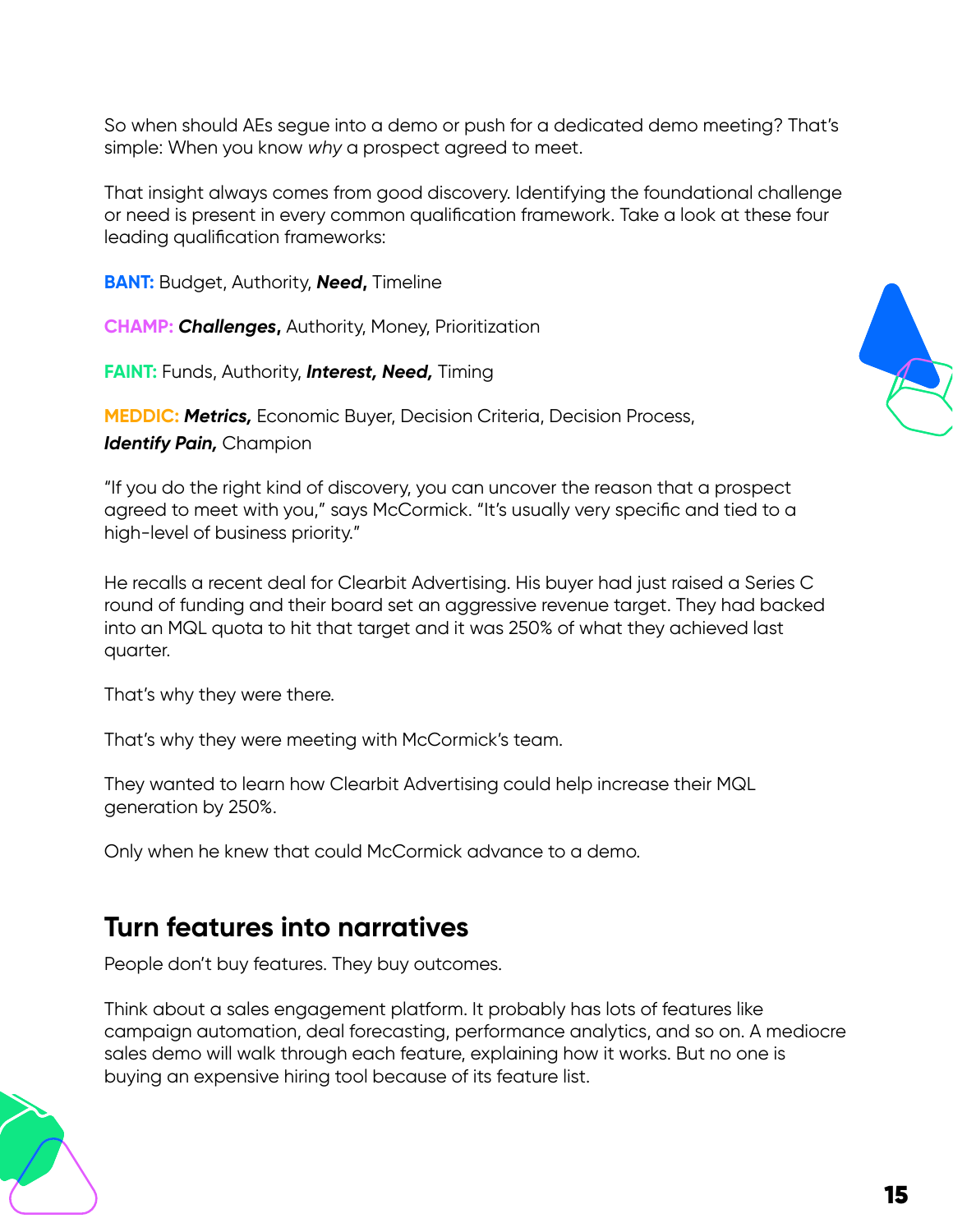**Campaign automation:** Automate repetitive and low-value work, freeing your reps to focus on high-impact touches.

**Deal forecasting:** Crunch pipeline, communication, and market data for pinpoint accurate forecasting.

**Performance analytics:** Uncover hidden friction points in your sales process and highlight successful experiments.

That's a lot better.

Suddenly, every feature means something — a stronger customer experience, frictionless working environment, or more productive workforce. But we can do even better than abstract benefits.

"What makes a good demo is *engagement*," says Brooke Adair, sales manager of general business at contract lifecycle management platform Ironclad. "You make demos engaging through storytelling."

Instead of trudging from one feature to another, Adair has a battery of go-to stories (both customer stories and fictional examples) to engage her buyer. She sets the scene, explains the pain point, and demonstrates how Ironclad can solve the challenge.

To avoid sounding too formulaic, sales reps can borrow from a wide library of [copywriting formulas.](https://copyhackers.com/2015/10/copywriting-formula/)

Here's an example of one of the simplest **(Problem—Agitate—Solve)** used for a recruiting platform.

**Problem:** "Look, the market is brutal right now. Most sales leaders I talk to are struggling to hit their numbers these days."

**Agitate:** "There was this one manufacturing company I worked with that built its business on field sales. Every year, they were hitting hundreds of roadshows, exhibitions, and conventions. Well, the pandemic put an end to that. Overnight, they had to pivot their long-term field reps to inside sales. I'll be honest with you, it was complete chaos."

**Solve:** "We got them set up on our sales engagement platform and our solution engineers helped turn their field strategy into an inside sales playbook. A lot of it worked, but some didn't. Because we were tracking not just reply rates, but the sentiment of those replies, we could cut underperforming tactics and campaigns, leaving just the good stuff. Within six months, we'd got their pipeline back to prepandemic levels. I checked in yesterday and they've smashed their Q4 quota with three weeks to go — and that's on top of all the travel and event savings!"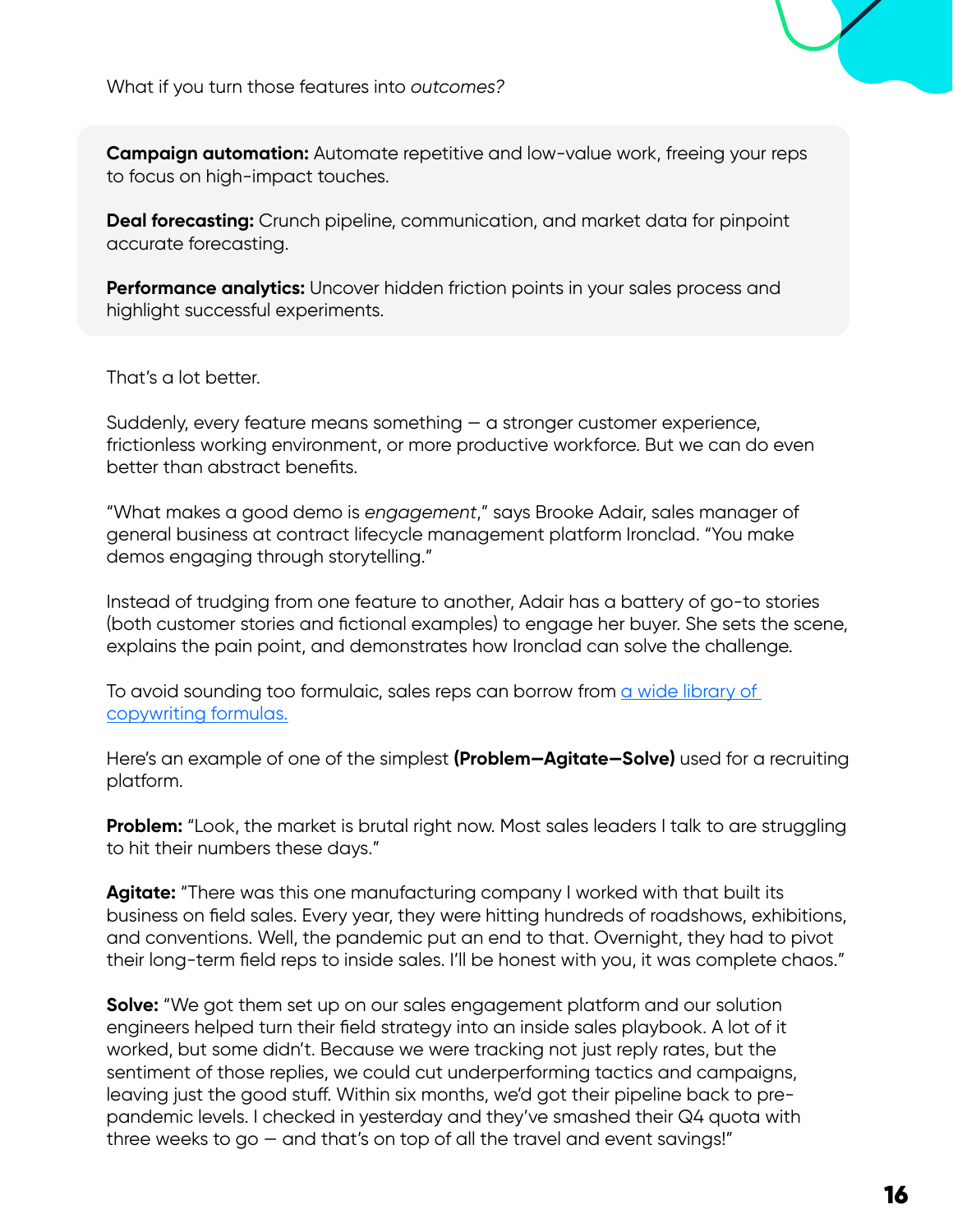<span id="page-16-0"></span>



There are dozens of different storytelling formulas:

AIDA **(Attention—Interest—Desire—Action)**, BAB **(Before—After—Bridge)**, 4Ps **(Picture— Promise—Prove— Push)**, and more. Test them out, add variation to your demo scripts, and see which ones land best.

# Meeting #2: Alignment

If you want to excel as an AE, you need to be good with people — and lots of them.

The days of individual buyers are gone. Nowadays, buying committees rule the B2B buying journey. We're talking six to 10 individual decision-makers, each with their own goals, challenges, and pain points.

Bringing all of those people on-side and aligning them behind a common goal is the only way you get deals across the finishing line.

Considering all of that, it's not surprising that closed deals have, on average, three or more buyer-side stakeholders.

So how do you create alignment in your deals?

One word: multi-threading.

"Multi-threading a sales deal means that you involve as many relevant stakeholders as necessary to get the deal done,[" explained](https://www.saleshacker.com/multi-threading-sales/)  [sales guru Andrew Mewborn in an article for](https://www.saleshacker.com/multi-threading-sales/)  [SalesHacker.](https://www.saleshacker.com/multi-threading-sales/) "You get multiple people at your organization in touch with people at the company you're prospecting."

It means holding multiple conversations at once and coordinating additional discussions between your colleagues and buyer stakeholders.



But who do you target?

That all starts with personas.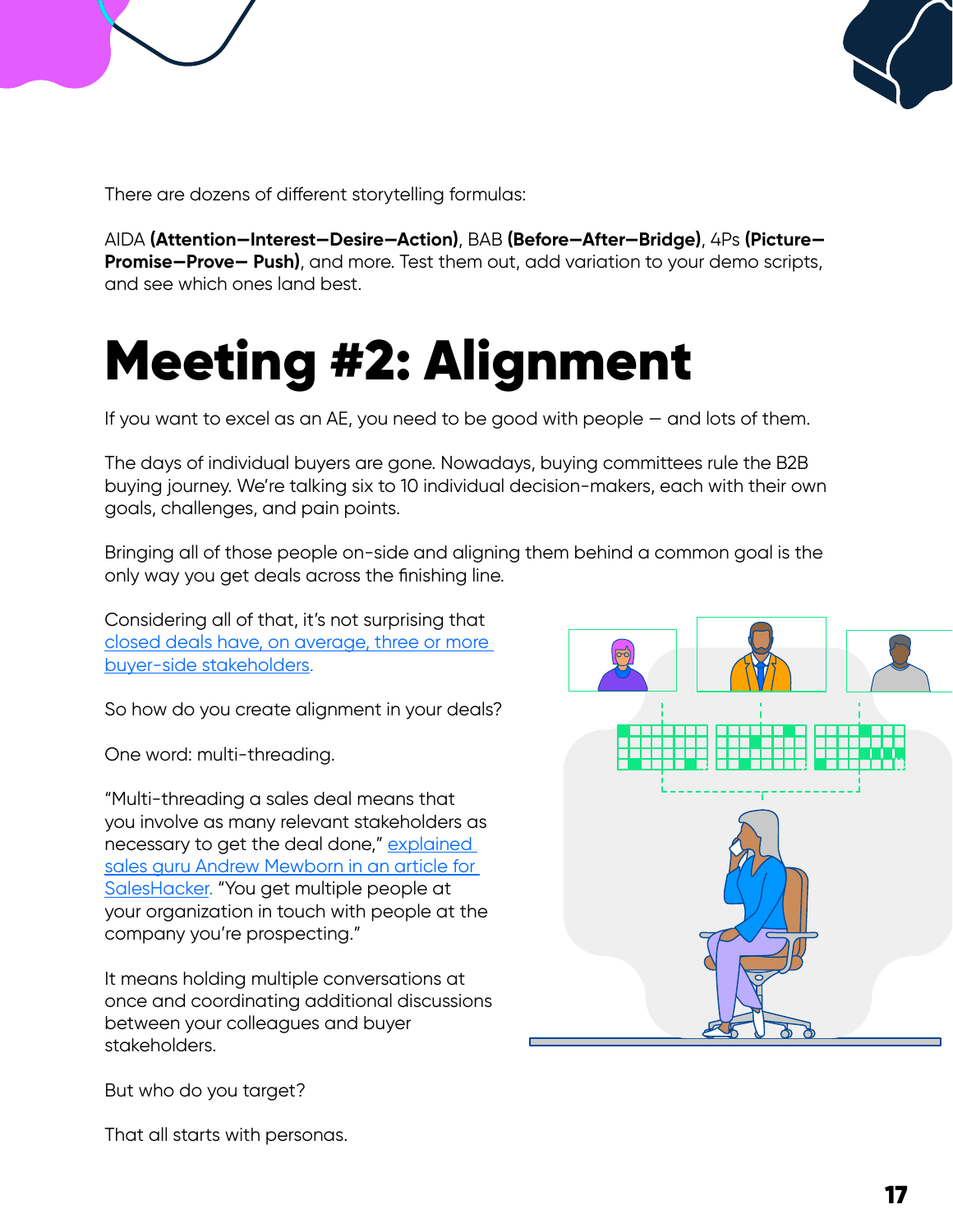<span id="page-17-0"></span>

### **Persona identification**

Picture this.

Your SDR wins you a meeting with a big account. The discovery call goes great with prospects hanging on your every word. The demo is even better — a blaze of engagement and questions. Afterward, people are chasing *you* for next steps. But then it came to a crashing halt.

Maybe an executive swooped in and shut down the procurement process? Perhaps a finance leader blew your budget out of the water?

We've all been there.

Just because a deal feels secure doesn't mean it is.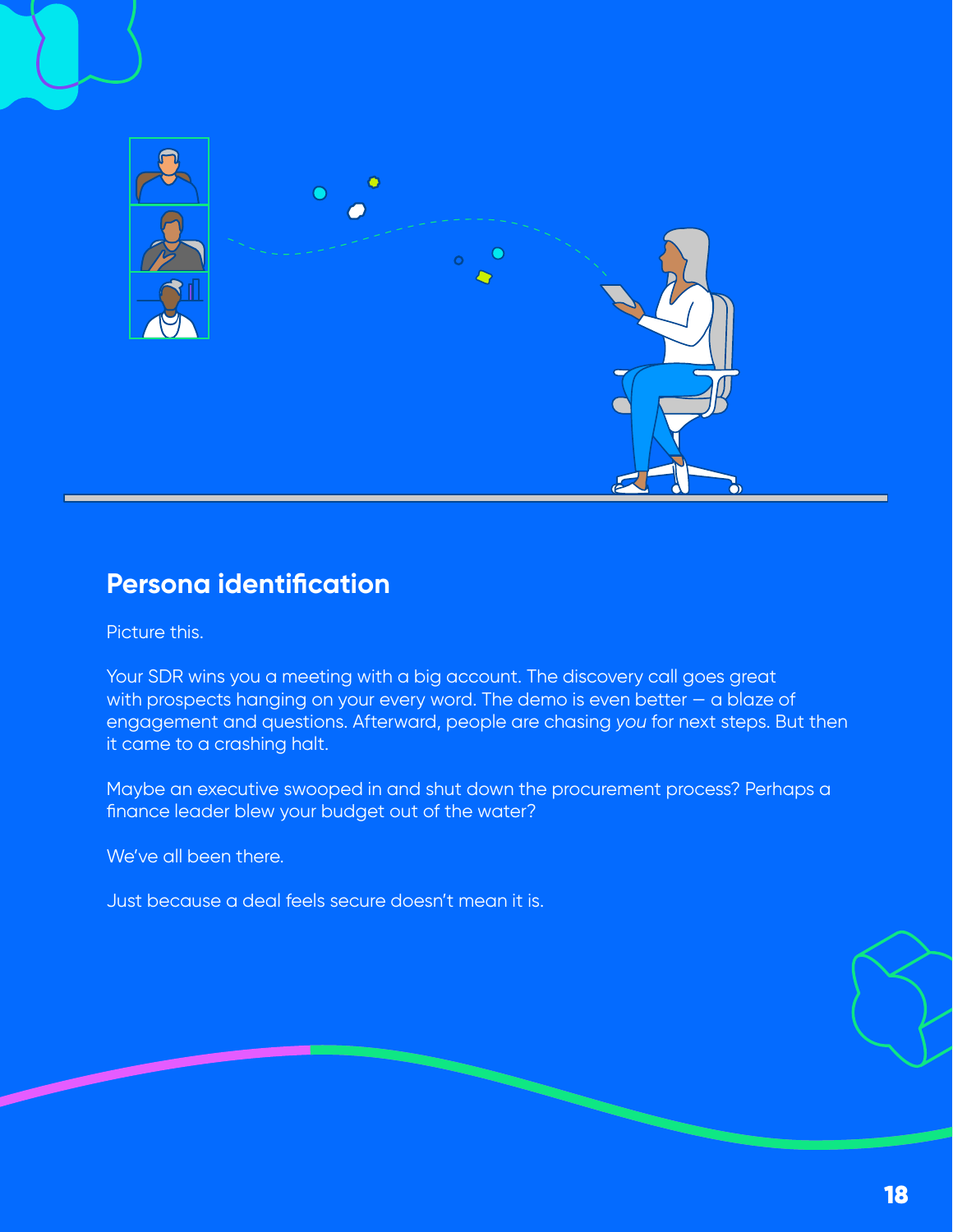The best AEs make sure they're dealing with the *right* people, not just the most engaged. But who do you need to bring on-side? At Calendly, we use [the Sandler Selling System](https://www.sandler.com/sandler-selling-system/), which highlights six core decision roles:

| <b>Technical</b><br><b>Decision-Maker</b>                                                        | <b>Financial</b><br><b>Decision-Maker</b>                                                                                          | <b>Business</b><br><b>Decision-Maker</b>                                                           |
|--------------------------------------------------------------------------------------------------|------------------------------------------------------------------------------------------------------------------------------------|----------------------------------------------------------------------------------------------------|
| Understands the<br>technical advantages<br>of your solution or<br>specific decision<br>criteria. | <b>Builds awareness of</b><br>the economic benefit<br>of your solution.                                                            | Uses your solution<br>to address pain or<br>achieve gain.                                          |
| <b>Political</b><br><b>Decision-Maker</b><br>Assesses the<br>decision-making<br>process.         | <b>Ultimate</b><br><b>Decision-Maker</b><br>Holds the ultimate<br>authority to buy your<br>solution and greenlight<br>expenditure. | <b>Champion</b><br>This person has<br>strong personal<br>motivations to bring<br>in your solution. |

In large organizations, you'll find different people playing each role. In smaller companies, individual employees might wear multiple hats. Whatever the arrangement, you have to identify who is doing what and turn them into advocates and supporters. That's tricky because each role has a unique primary interest. The technical user, for example, cares about the user experience and the platform's performance. Meanwhile, the economic buyer cares most about pricing, contract terms, and return-on-investment.

Unfortunately, there's no easy fix or shortcut.

You have to identify each role's primary interest and appeal to it individually.

As organizations mature, they start to add their own unique personas. At Rattle, for example, Matharu identified three functional personas he needs to engage and win over:

- Revenue Operations Leader
- Sales Operations Leader
- CEO or Finance Leader

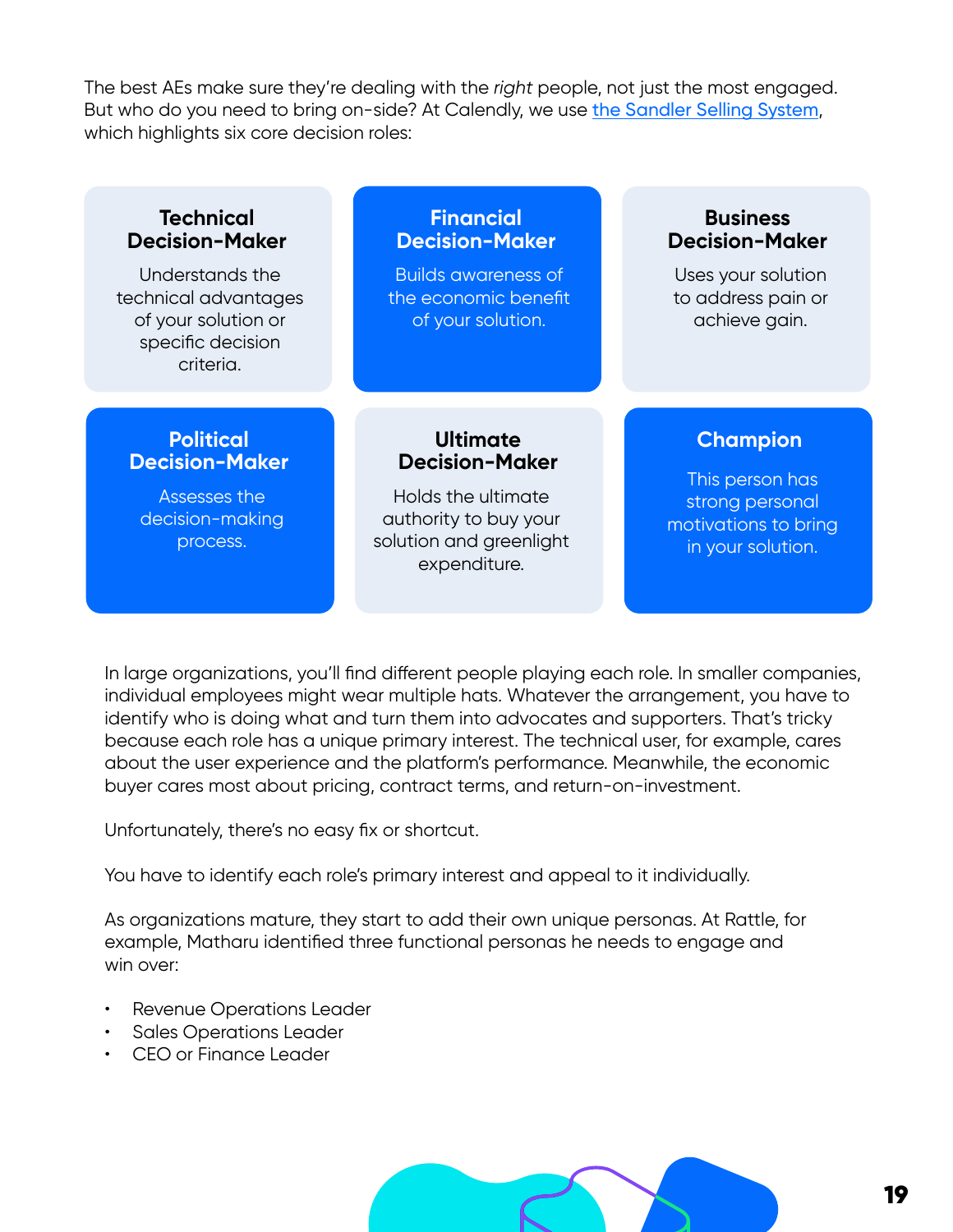<span id="page-19-0"></span>If you're just building out your sales strategy, it's a good idea to start with a strong framework like the [Sandler Selling System](https://www.sandler.com/sandler-selling-system/). As you land more and more deals, you can analyze them for commonalities like recurring roles. If all your closed deals have a rev ops leader, that's a good sign they should be one of your core personas.

# **Mutual Action Plan (MAP)**

Top-performing sales reps know exactly when their deals are going to close several months in advance.

How?

Because they agree to a timeline with their buyers.

They use something called a mutual action plan — also known as a mutual success plan, go-live plan, or close plan. Call it what you want; it's your future sales superpower.



Source: [The Ultimate Guide to Mutual Action Plans](https://www.saleshacker.com/mutual-action-plans/) by SalesHacker

So how does a pretty uninspiring spreadsheet accelerate your deals? It's basically a shared plan between you and your buyers. You work on it together to identify milestones, assign responsibility, and set deadlines.

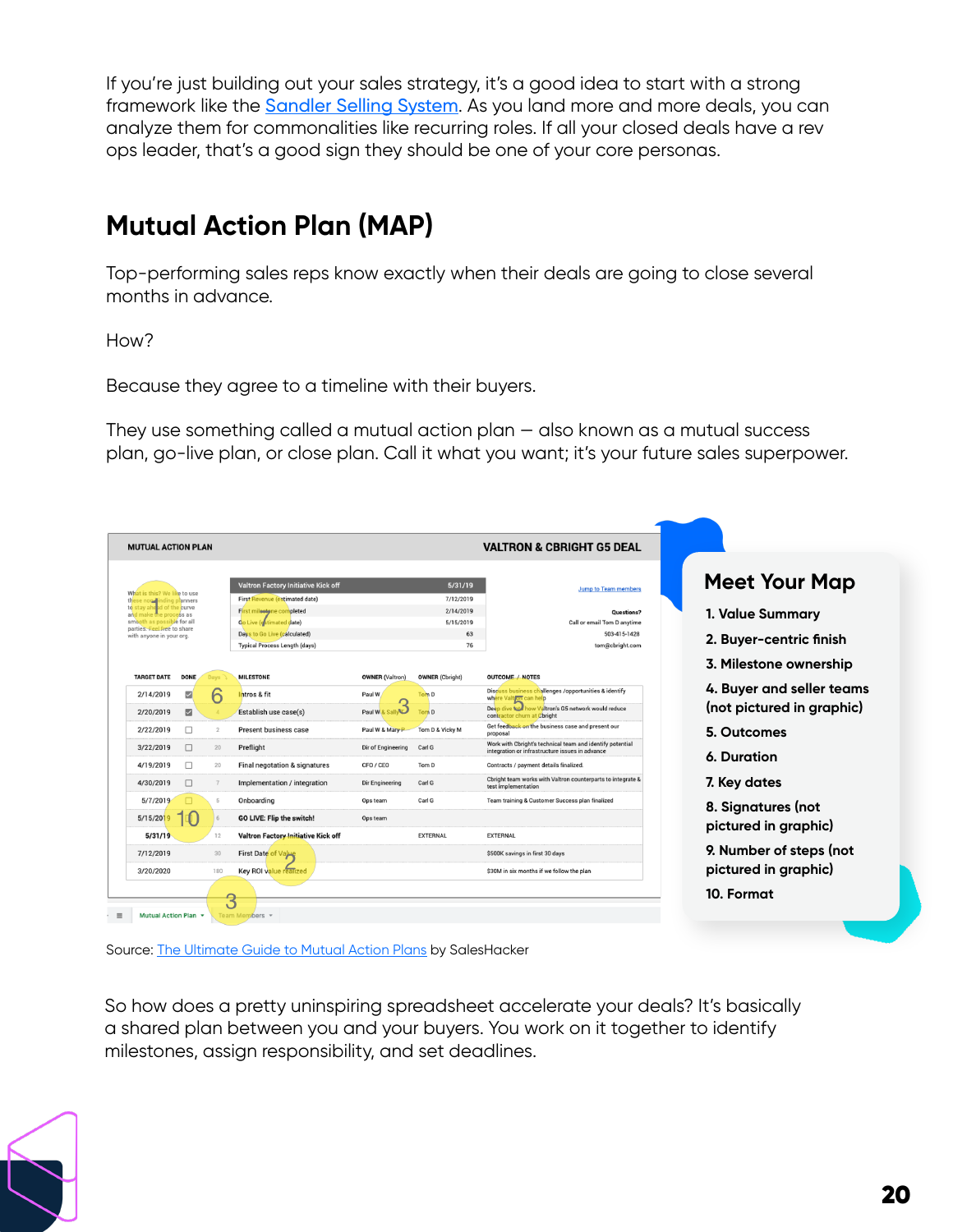"The best salespeople are great project managers," says Brooke Adair. "Your customers have a million things on their plate. The easier you make it for them to show up and be accountable for the things they need to do, the better. I find that mutual plans really help with that because they show accountability on both sides."

You ca[n grab a template here f](https://docs.google.com/spreadsheets/d/1DkeIBRM5T2mMCHjybZvEsNDpoSTDRN-u90Om1LfUYhE/edit#gid=1782631920)rom sales supremo and head of DealPoint, Tom Williams.

To build your mutual action plan, start off by adding your own sales milestones. Here's an example 7-stage B2B sales cycle:

- Preparation/Research
- **Prospecting**
- Needs Assessment
- Presentation/Sales Pitch
- Negotiation/Handling Objections
- Closing
- Follow-up

Then ask your buyer what internal steps they need to take to get a deal over the line. They might tell you something like this:

- Proof of concept
- Executive demo
- **Security review**
- Legal review

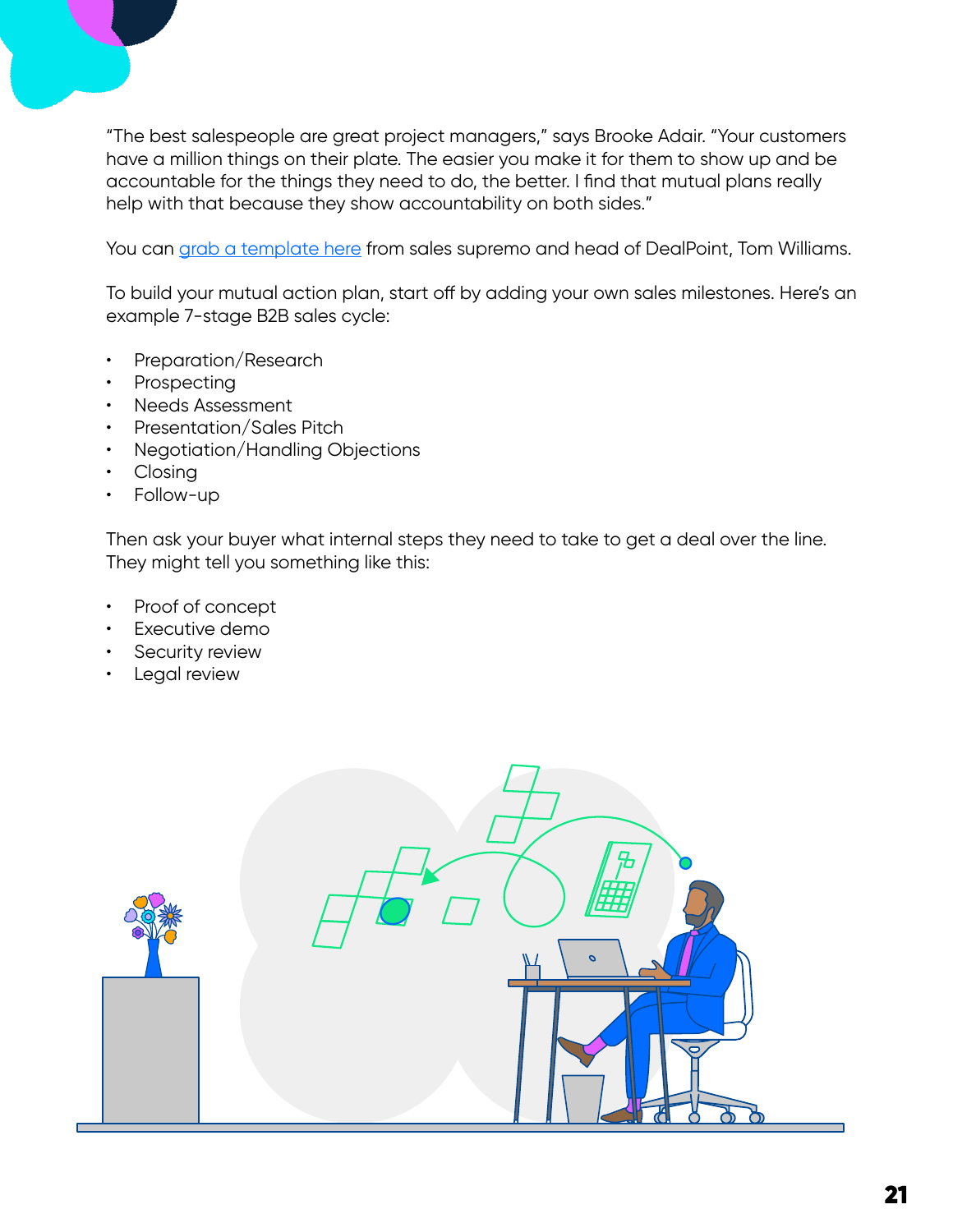<span id="page-21-0"></span>

Once you know all the stages you need to complete, you can use a workback schedule to set due dates. But don't use contract signatures as your final milestone. That's a sales-centric mentality. Signing a contract matters to *you*, not your buyer. Instead, use your go-live date or perhaps time to impact. That's the sort of thing that will motivate your buyer.

As with most sales tactics, mutual action plans aren't the right choice for everyone. Upmarket and enterprise deals, where buyers are dealing with a lot of red tape, are the perfect home. But they'll often feel too formal for smaller deals.

"If I was a small business buyer and someone came to me with a mutual action plan, I'd be rolling my eyes," says Matharu. "Smaller buyers can approve things on their own."

But Matharu doesn't recommend abandoning the tactic entirely for smaller deals. Keep the ethos and approach. Ask your buyers about their procedural needs and include them in your internal process. But don't drop a formal-looking spreadsheet in their lap and expect anything other than a look of confusion.

# Meeting #3: Negotiation

Sales blogs almost always focus on the early stages of the sales cycle: prospecting, discovery, and demo.

But what comes next is equally important: negotiation.

It's the difference between signing a long-term contract for list price and closing a one-year deal with a hefty discount.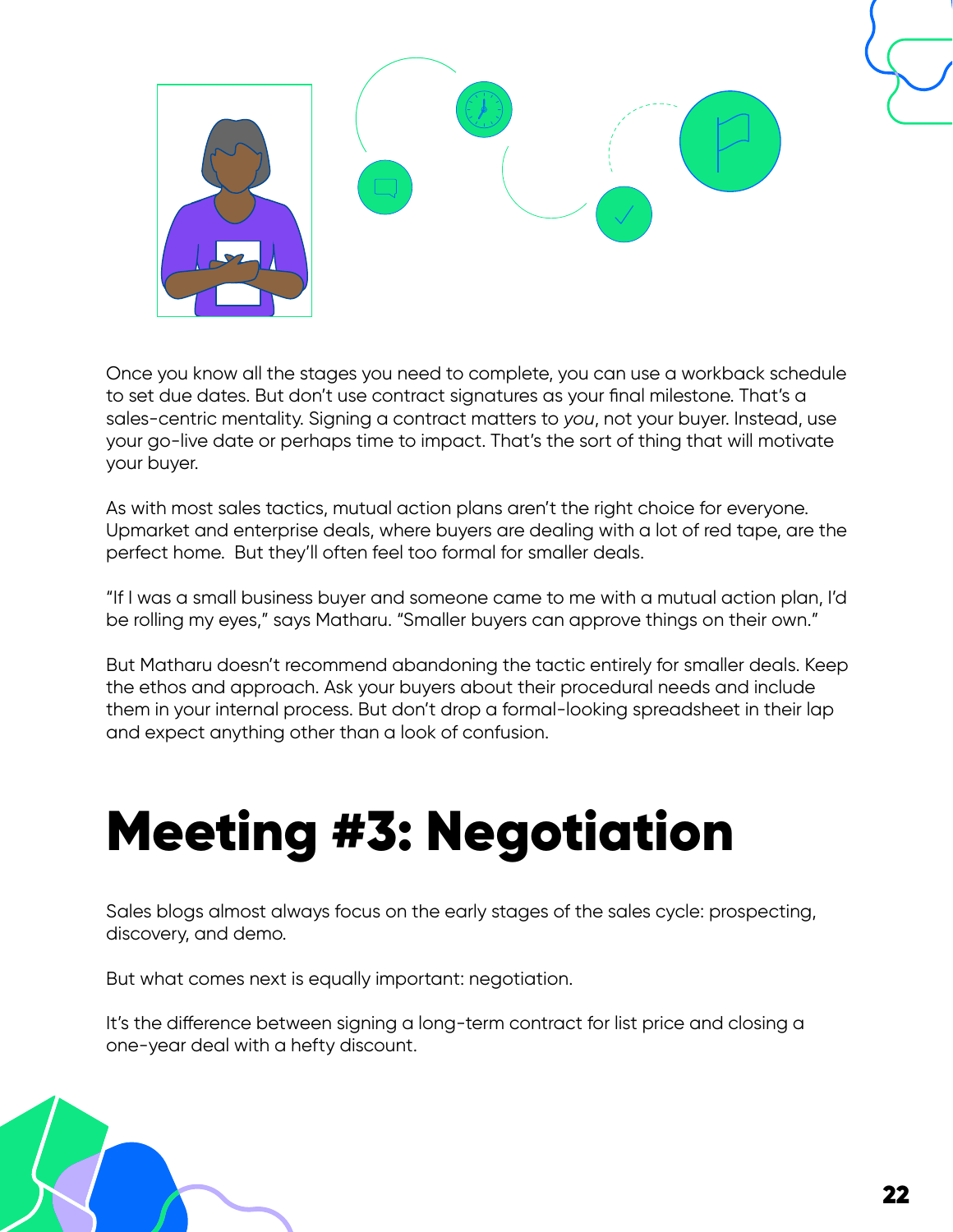<span id="page-22-0"></span>It's the difference between healthy margins and unprofitable deals.



The best account executives treat negotiation as a distinct stage in the sales process. They call on different skills and deploy unique strategies. They slip out of a sales mentality and into a negotiator's mindset.

"Shifting into a negotiator mindset is thinking you already have a deal," explained [Kwame Christian, founder and managing director of the American Negotiation Institute,](https://www.forbes.com/sites/kwamechristian/2021/03/31/using-a-negotiation-mindset-to-win-more-in-sales/?sh=423bfd13f8bf)  [in an article for Forbes.](https://www.forbes.com/sites/kwamechristian/2021/03/31/using-a-negotiation-mindset-to-win-more-in-sales/?sh=423bfd13f8bf) "It's just a question of what product and in what terms."

Competent negotiators rebalance the power dynamic between buyer and seller so neither is on top. While negotiation skills take a lifetime to master, there are some simple tactics you can implement today to drive deals towards the finishing line.

# **A proven process for negotiations**

Two-thirds of your net income.

[That's how much cash you're putting at risk by not having a formal negotiation process,](https://cdn2.hubspot.net/hubfs/4000014/Data%20Capture%20Documents/Improving%20Corporate%20Negotiations.pdf?__hssc=235931038.4.1565625354401&__hstc=235931038.5197b51d13468931cbfef65b59c16d16.1565625354401.1565625354401.1565625354401.1&__hsfp=728255346&hsCtaTracking=1c74ba63-dcd0-4351-867a-8c8f81c90175%7C275b743f-a704-4ad8-a460-d18ed40c6ebd)  according to a two-year study from Huthwaite International. But it isn't just about limiting losses. Huthwaite's study suggests even mediocre negotiation strategies can *improve* financial performance.



But what does a negotiation process actually look like?

[Steve Bookbinder, long-term sales executive turned sales coach, suggests organizations](https://www.impactplus.com/blog/win-sales-negotiation)  tackle negotiations across five steps:

# **Step 1: Preparation and planning**

Take all the information gathered through your sales process and systematically apply it to your negotiation. Refer back to your qualification framework and ensure you have all the information you need and it's all up-to-date. Bookbinder also suggests some additional non-qualification-specific questions: What are your objectives for the negotiation? And what is your BATNA (Best Alternative to a Negotiated Agreement)?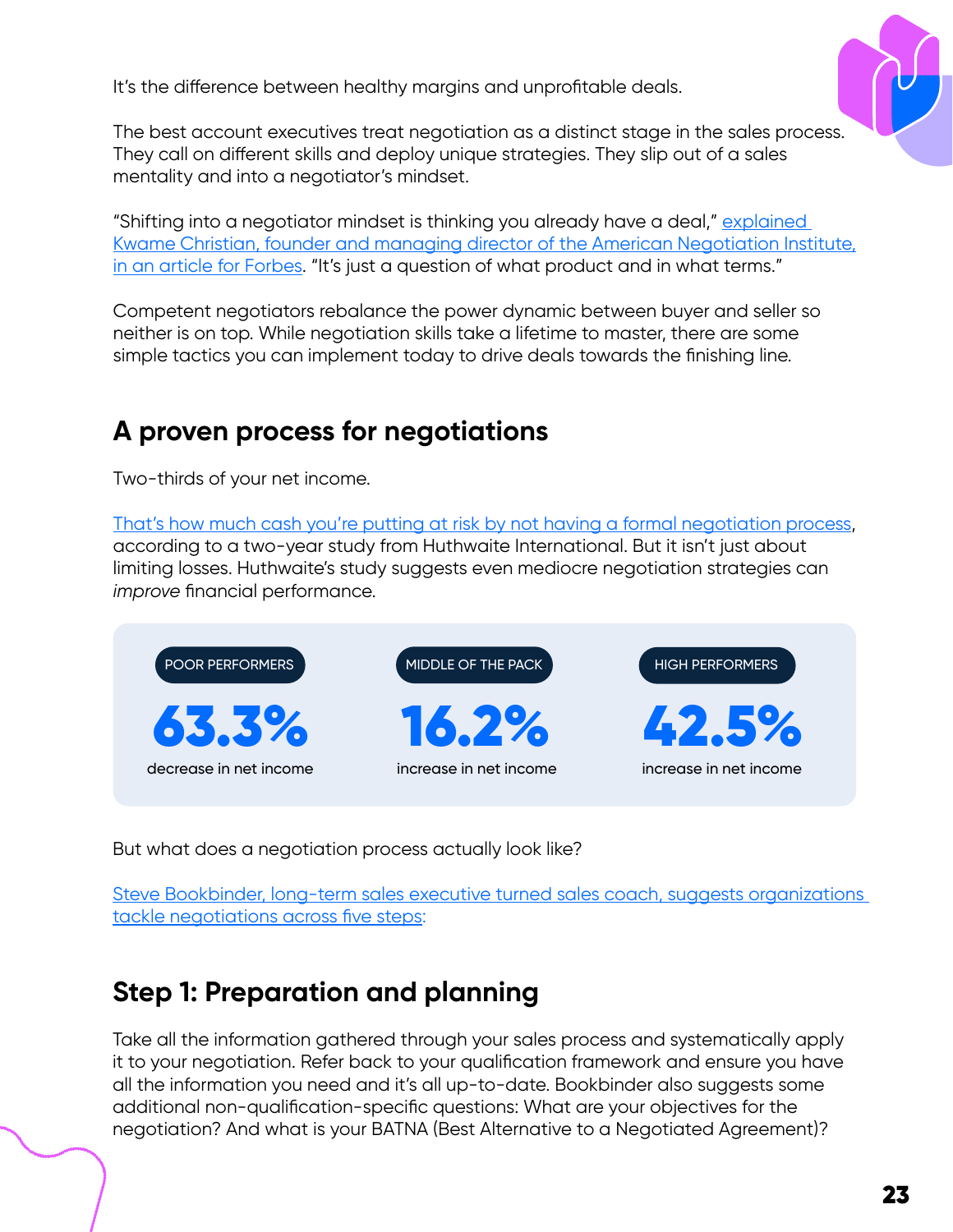<span id="page-23-0"></span>

# **Step 2: Defining the ground rules**

Just as unstructured meetings ramble and roam, so too do negotiations. Set your ground rules early and communicate them to all parties. Where will the meeting take place? How much time are you allowing? What's the agenda? Are there any off-limit issues? What contingencies are in place if no agreement is made?

# **Step 3: Clarification and justification**

This is the meat of the conversation. The sales rep presents their business case along with the price (more on this later) and the buyer presents any issues, objections, or requests. Give ample time for all parties to give their two cents and for everyone to ask questions.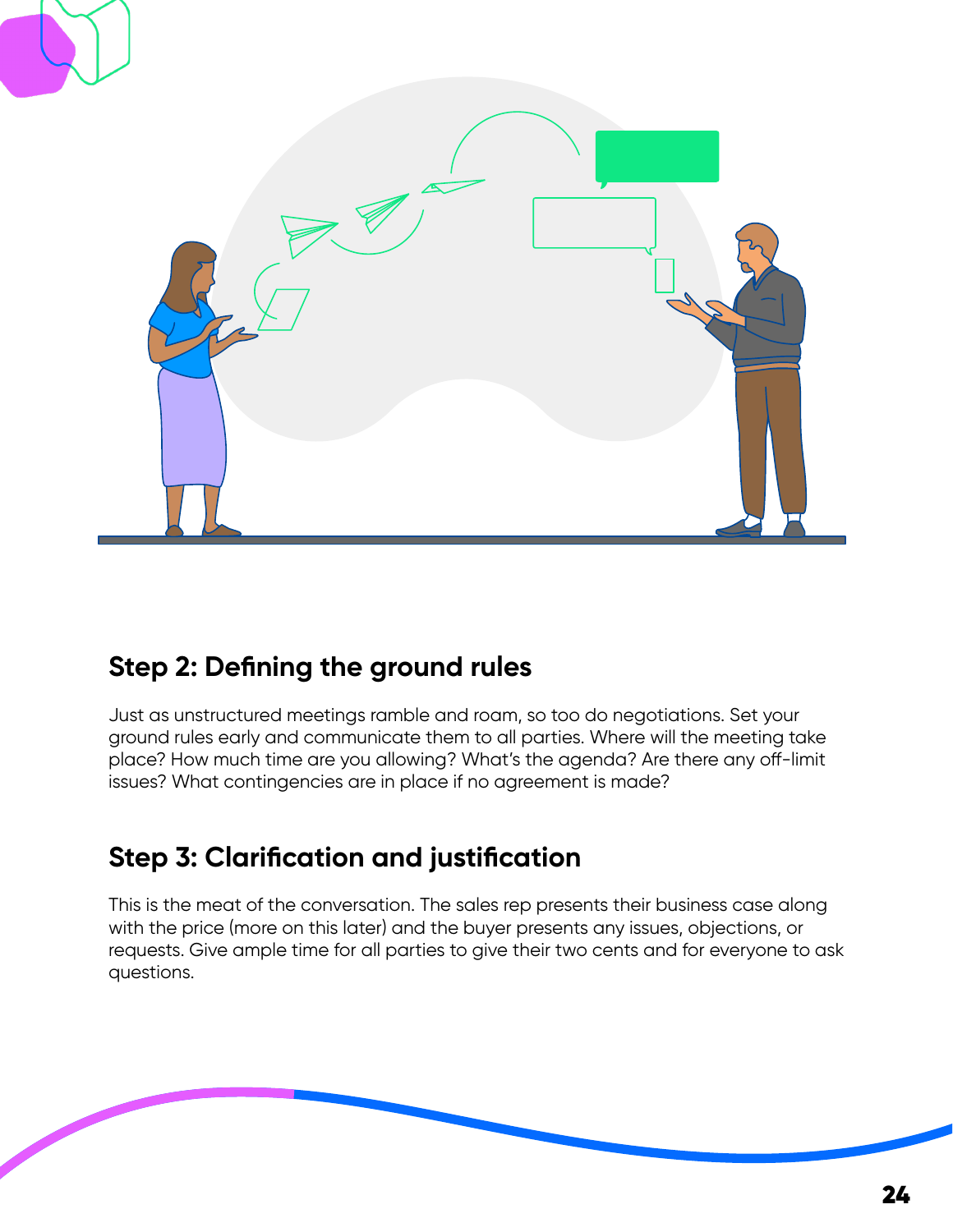<span id="page-24-0"></span>If you experience objections or resistance, don't try and steamroll them. Dig deeper and unearth what's really going on. Bookbinder recommends phrases like:

**"Can you help me understand…" "Talk to me about…" "Walk me through…"**



# **Step 4: Bargaining and problem-solving**

In the third step, you should have surfaced any disagreements or tensions. In sales, this tends to be around topics like price, contract length, seats, competitors, and so on. The fourth stage is all about defusing those concerns and pushing the deal closer to the finish line.

There are two strategies to call on here: bargaining and problem-solving.

We'll touch on effective bargaining a little later, but the short version is this: Don't discount unless asked, and don't discount without a trade.

Problem-solving is an alternative (and often preferable) option. It involves finding a mutually beneficial solution that satisfies everyone.

## **Step 5: Action and implementation**

Agreements, handshakes, and high-fives signal the end of a negotiation — but not necessarily the end of the deal. Agree on your next steps and assign responsibility for who is doing what. There's a lot of nuance to post-negotiation work so we'll explore this more in the final chapter of this book.

Bookbinder's five-step process is a great starting point. It'll catapult you out of the poor performer category straight into the middle of the pack. But climbing into the upper echelons of negotiators requires skill and craft, alongside process.

Let's look at three skills that separate good from great negotiators.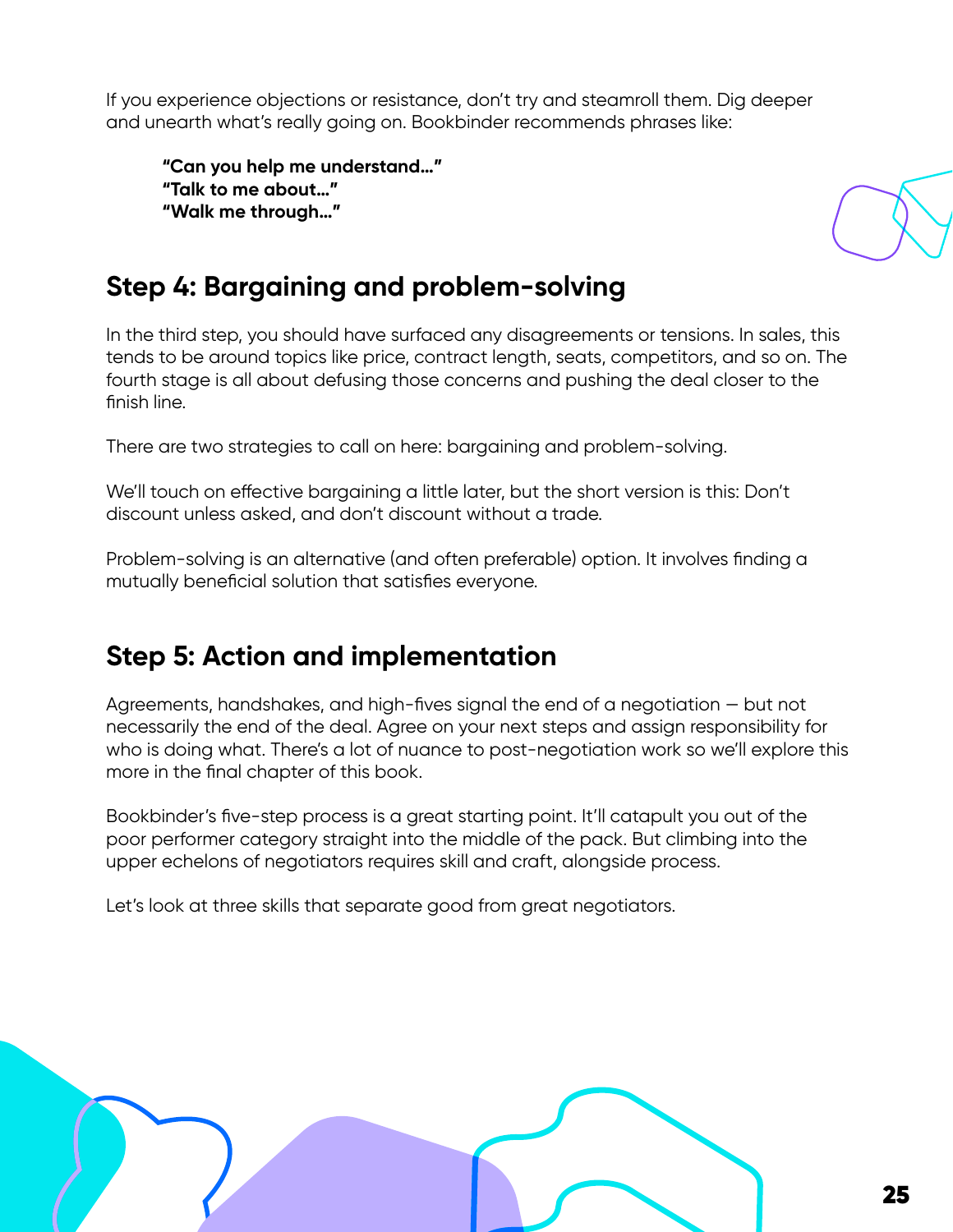### <span id="page-25-0"></span>Build to your price and wrap in benefits

**"Hey James, thanks for joining the call today. We've crunched the numbers and we can offer you a deal at \$12,500 per year."**

#### Stop.

A big price tag with no context is quite possibly the worst way to open a negotiation. It skips everything that's come before it: prospecting, discovery, demo, and business case. It presents a price tag without any mention of the buyer's pain points or the potential upside.

Effective negotiators frame the price in a narrative, wrap it in benefits, and reveal it carefully.

At Ironclad, Brooke Adair asks her reps to recap their entire conversation with buyers: "Hey, we've been working with you for nine months. I understand you're losing tens of thousands of dollars on contracting inefficiencies every year. With Ironclad, we can reduce your contracting process from days to hours, reclaiming employee time and productivity. Now, here's what we can do on price."

In a couple of minutes, Adair's rep has reminded their buyer why they're here. The status quo is broken and it's costing them money. Ironclad can solve their pain points. Here's the potential outcome and saving, and this is what it costs.

"If you frame it up in the context of impact, the price should feel silly and insignificant," says Adair. "Always pull back to value."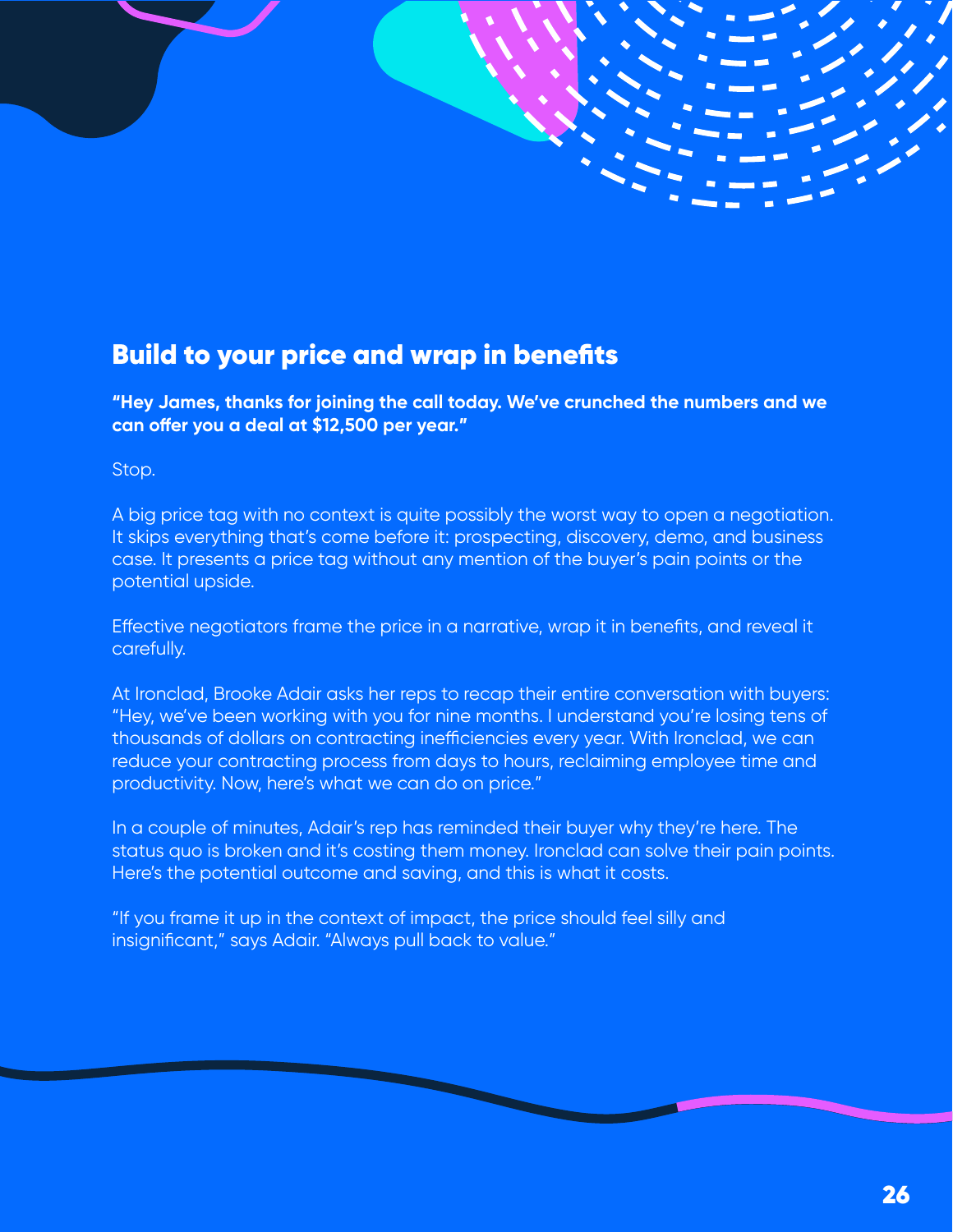# <span id="page-26-0"></span>**Put your price up and shut up**

Silence is not your enemy. When you present your price and hear nothing, don't immediately jump to defense and justification. Instead, put your price up and shut up.



It's uncomfortable, especially the first few times. But think about it: what else can you add? You've recapped context, repeated pain points, and highlighted your buyer's potential outcome. You've given them your best shot. Anything you add now will weaken your position.

### **Never discount without a trade**

"If you get zero objections after you tell them the price, your price is too low."

That's Will Fraser, founder and CEO of loyalty marketing platform SaaSquatch. A couple of years ago, [he revealed how he increased his pricing by 100% without losing a](https://uk.copper.com/resources/sales-strategy-guide#e-book-chapter-anchor-05)  [single lead.](https://uk.copper.com/resources/sales-strategy-guide#e-book-chapter-anchor-05) The gist is this: buyers should push back on price. A healthy objection isn't necessarily a bad thing. (Although if every buyer is running away, that's a good sign you've gone too far.)

What's important is how you respond to discount requests or feature upgrades.

Here, there's one thing everyone agrees on: Never hand out freebies.

When a buyer requests something, Ranjay Matharu recommends highlighting it as a material change: "Hey, look, that's going to change things." It lets them know the contract details are important to you and stops them from treating things like seat count, contract length, and price as abstract numbers.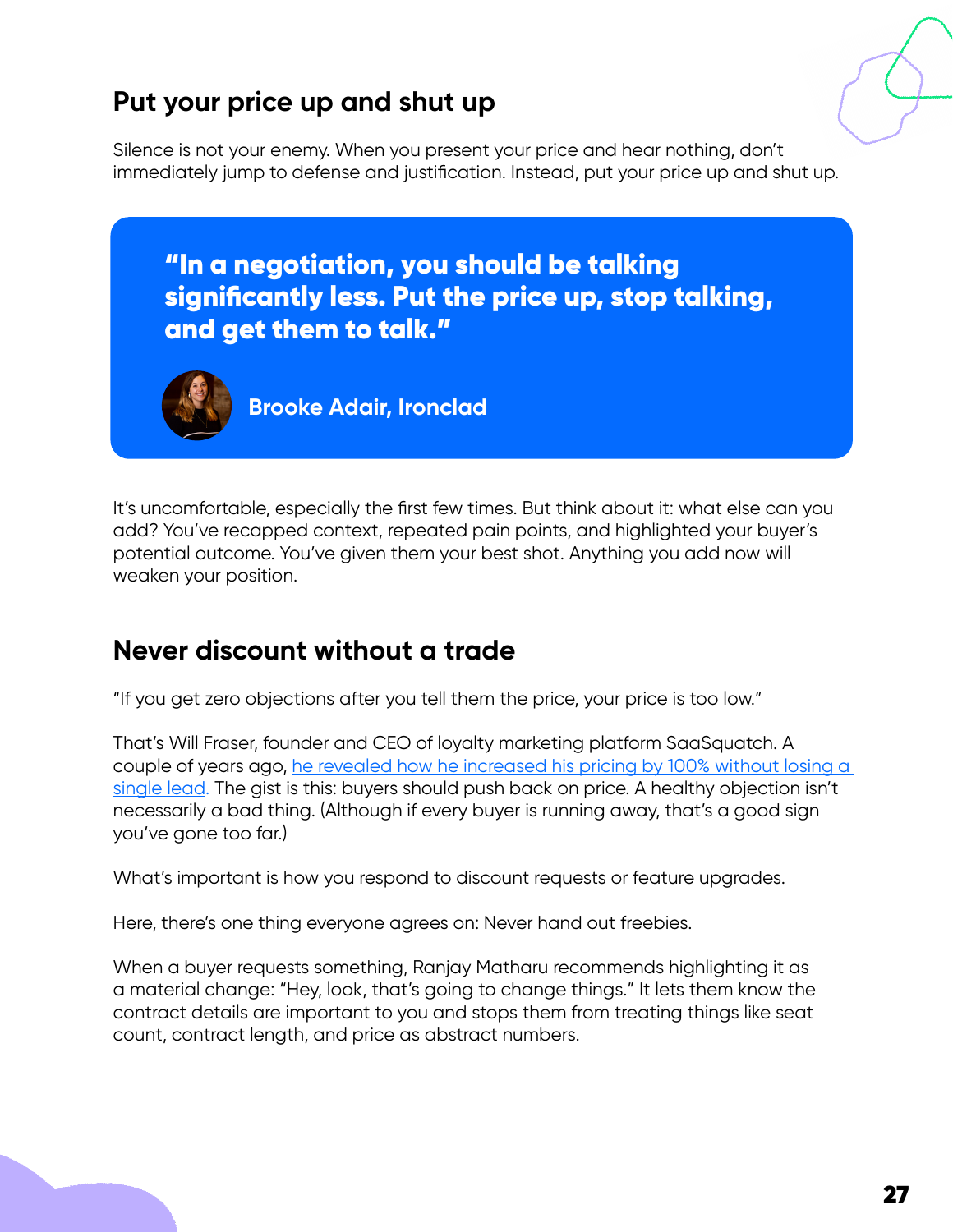<span id="page-27-0"></span>

But Matharu doesn't recommend stonewalling buyers. Instead, sellers should "give to get." If a buyer wants to reduce their seat count for a product, what could change in the seller's favor? Possible offers include:

- Earlier signature date
- Longer contract lengths
- Case study participation

Matharu even requests introductions to untapped accounts in exchange for contract tweaks.

"Introductions are really helpful," he explains. "I'll look on LinkedIn and see who they know that I want to sell to. I've asked for introductions to people, teams, and executives."



Have a hierarchy of trades before you go into a negotiation and always prioritize what's most important to you.

# **Pick your medium carefully**

[Workplace communication expert Kim Scott once described a "hierarchy of](https://blog.dropbox.com/topics/work-culture/kim-scott-interview)  [\[communication\] mediums," during an interview with Dropbox.](https://blog.dropbox.com/topics/work-culture/kim-scott-interview) Face-to-face conversations are best, she said. Although she was talking about feedback, her advice holds true for negotiation, too.

Sitting across a table from someone, you can see the other person and read their body language. Are they open and honest? Are they cagey and closed? "Around 80 to 90 percent of communication is nonverbal," explains Scott. Talking with someone in-person gives you the best chance of seeing, hearing, and feeling that non-verbal subtext.

But in-person conversations aren't always possible or practical, especially right now.

A video call is the next best thing. You lose some of the nuance of in-person but you retain most of it. You can see facial expressions and some of your buyer's body language. In today's world of remote and hybrid work, video calls are usually your best bet.

When video isn't possible, phone calls are okay. While you can't see your buyer roll their eyes or lean forward in anticipation, you can pick up a lot of nuance through their voice. You can hear their tone and gauge their attention, interest, and concentration.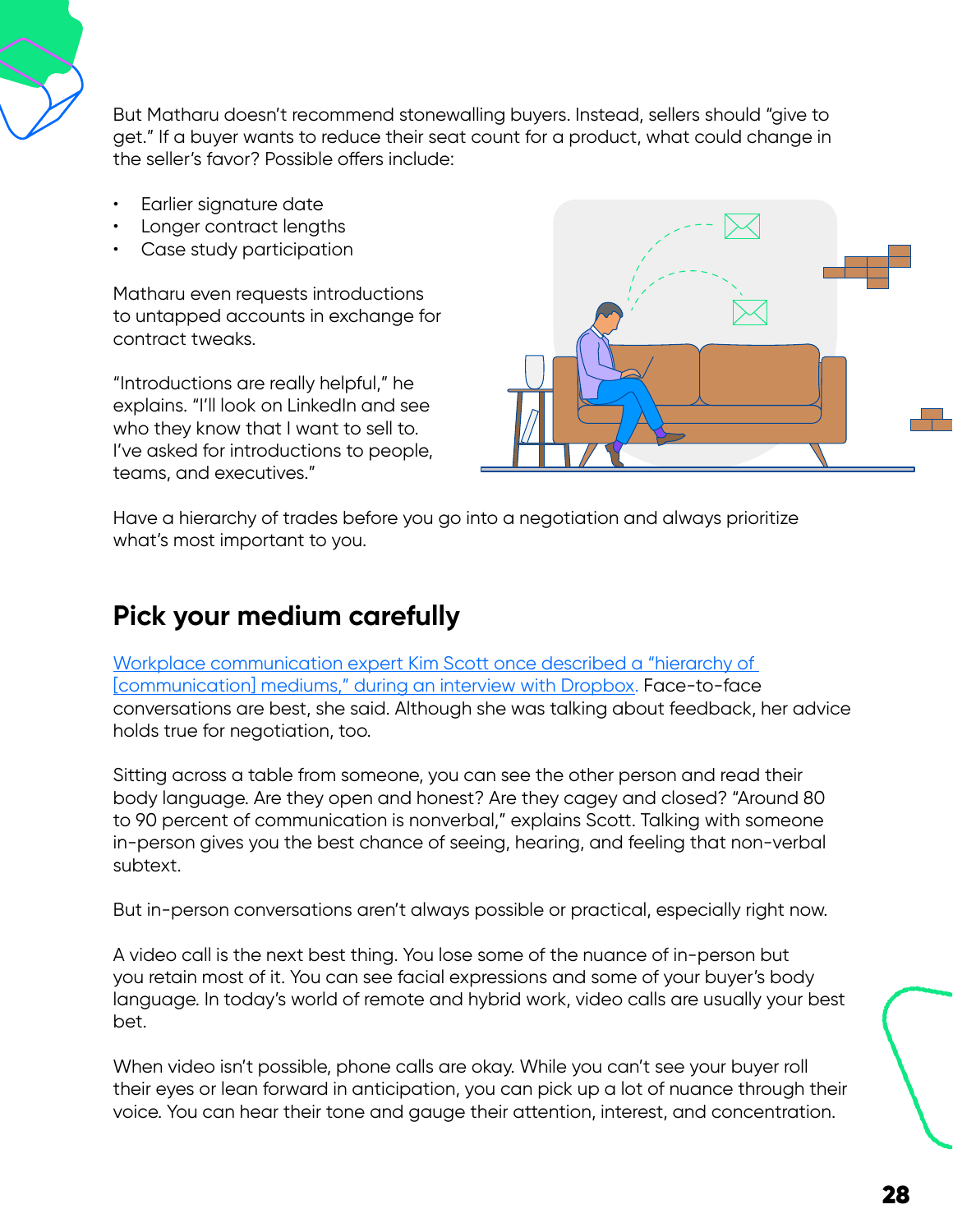

At the bottom of the communication hierarchy are text-based mediums. Email, instant messaging, SMS — they all cross the line between acceptable and ineffective. There's no body language to read or vocal tone to interpret. Text is vague and impersonal. It lacks emotion and nuance. In short, they're not the right choice for negotiations.

When someone tries to negotiate via email or instant message, shut it down quickly. Send over your Calendly and have them book time for an in-person, video, or phone conversation. As before, pitch your Calendly (and your push back) carefully.

**"I want to be sure I understand where you're coming from. Let's set up some time to talk. Here's my Calendly for your convenience."**

**"That's a good question and I want to give you a great answer. Let's jump on a call so I don't miss anything. To avoid email ping-pong, here's my Calendly."**

**"It sounds like we have a lot to talk about! How about we book a call? Here's my Calendly so you can grab a time that suits your schedule."**

When you get them to commit to in-person, video, or phone, it's a huge boon to your negotiation. People make ridiculous asks and outlandish claims via email. When they're looking at you face-to-face or holding a phone to their ear? Not so much. So remember Kim Scott's communication hierarchy and climb as high as you can.

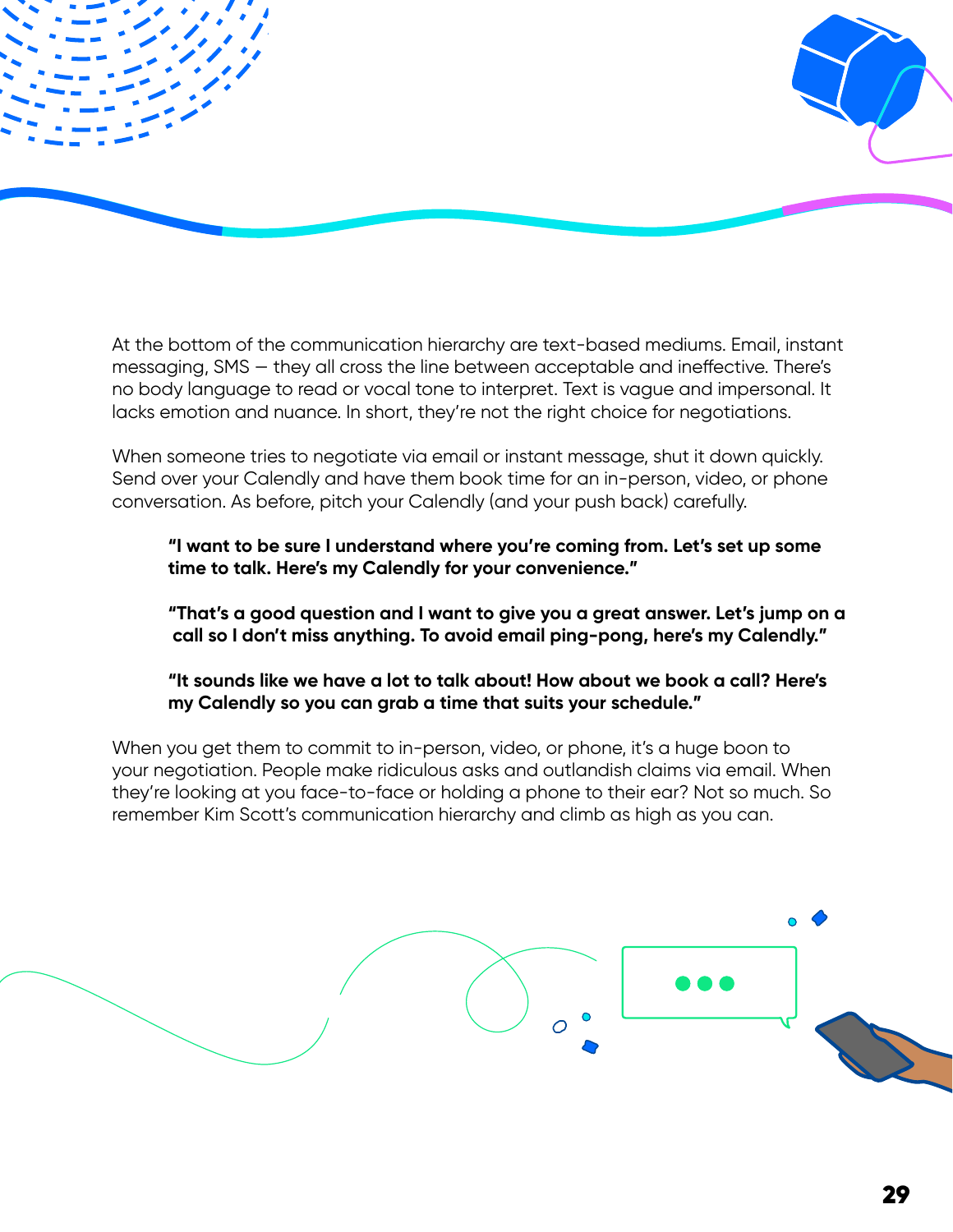

# <span id="page-29-0"></span>Meeting #4: Signatures

Discovery? Done. Demo? Nailed it. Proposal? Sent. Negotiation? Wrapped.

It sounds like the end of the road, right? All that's left to do is pop your champagne, put your feet up, and wait for your buyer to sign on the dotted line.

Well, not quite.

Things fall through the cracks, priorities shift, contracts get tied up in reviews. When stuff like that happens, there's no substitute for a gentle nudge or reminder. When you are near the end of a sales cycle, it's best to ramp up, not wind down, activity.

A lot of this comes down to grit, resilience, and effort.

But there are some simple tactics you can employ, too.

## **Arrange standing meetings**

Since the COVID-19 pandemic hit, it's been more difficult to secure time with buyers. Stay-at-home orders drove a huge increase in remote work. Without easy face-toface communication, [people began sending more emails and booking more meetings.](https://hbswk.hbs.edu/item/you-re-right-you-are-working-longer-and-attending-more-meetings)  Calendars turned into impenetrable walls of multicolored event invites.

For busy executives and senior stakeholders, it's not uncommon to have to wait one or two weeks for an available slot. When you're flying towards a deal's finish line, delays like those are debilitating.

To safeguard buyer availability, Adair has a simple suggestion: Book a standing meeting.

"Towards the end of the deal, book a weekly (or even twice-a-week) check-in," she says. "Check in on your mutual action plan. What do you need? What do I need?"

Setting up time in this way might sound extreme — but there's always something to check, clarify, or resolve. Standing meetings ensure you have time available to do so.

### **Collaborate cross-functionally**

One of the main reasons AEs step back from deals near the end is because they think those steps don't concern them. Lawyers handle legal reviews. IT leaders address security audits. Finance makes sure all the budgetary issues are in order.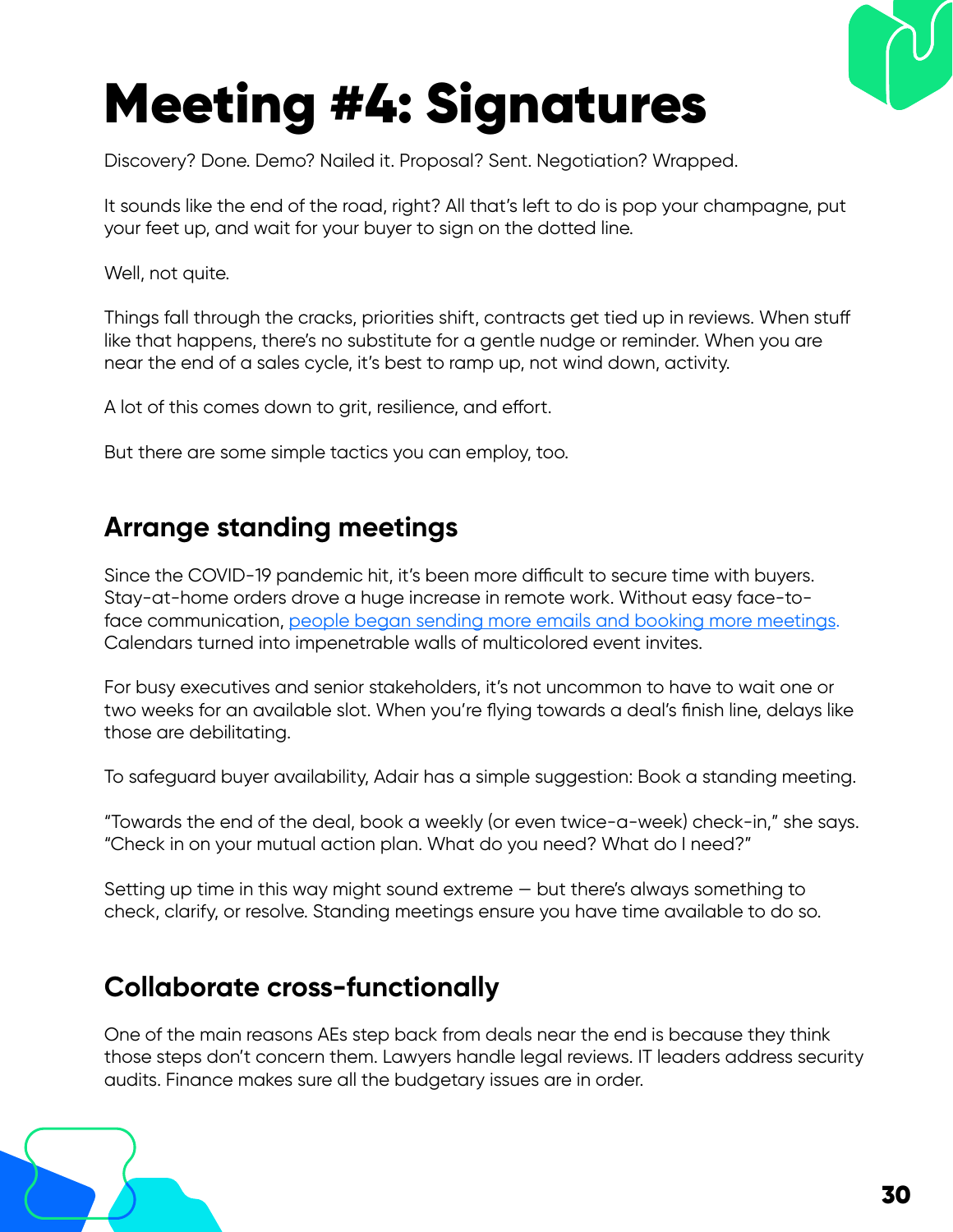<span id="page-30-0"></span>But the best reps don't step back. Instead, they collaborate with their peers to keep deals moving forward.

"You should read through the red lines on the master service agreement (MSA) and let your legal team know what your buyer has asked for," explains Adair. "Or let the customer know about things you can't change. 'You redlined indemnity? We can't accept that, I'm so sorry.' Proactively tell buyers about non-negotiables."



It takes time for reps to learn the ins and outs of different departments, but you only acquire that knowledge by being an active participant. So the next time a buyer sends back a contract with redlines, don't just forward it to legal. Read through it, make notes, and be part of the conversation.

# **Listen, diagnose, prescribe**

Describing modern sales, longtime sales executive turned investor Mark Roberge once said: "It's no longer about interrupting, pitching, and closing. It is about listening, diagnosing, and prescribing."

In three words, he summed up the difference between old school and modern sales. Before, reps would pitch and push products on buyers. Today, not so much. Salespeople are as much collaborators as they are vendors. Your job is to work with your buyer to discover how you can help. You can see this change in all the major sales meetings we've unpacked.